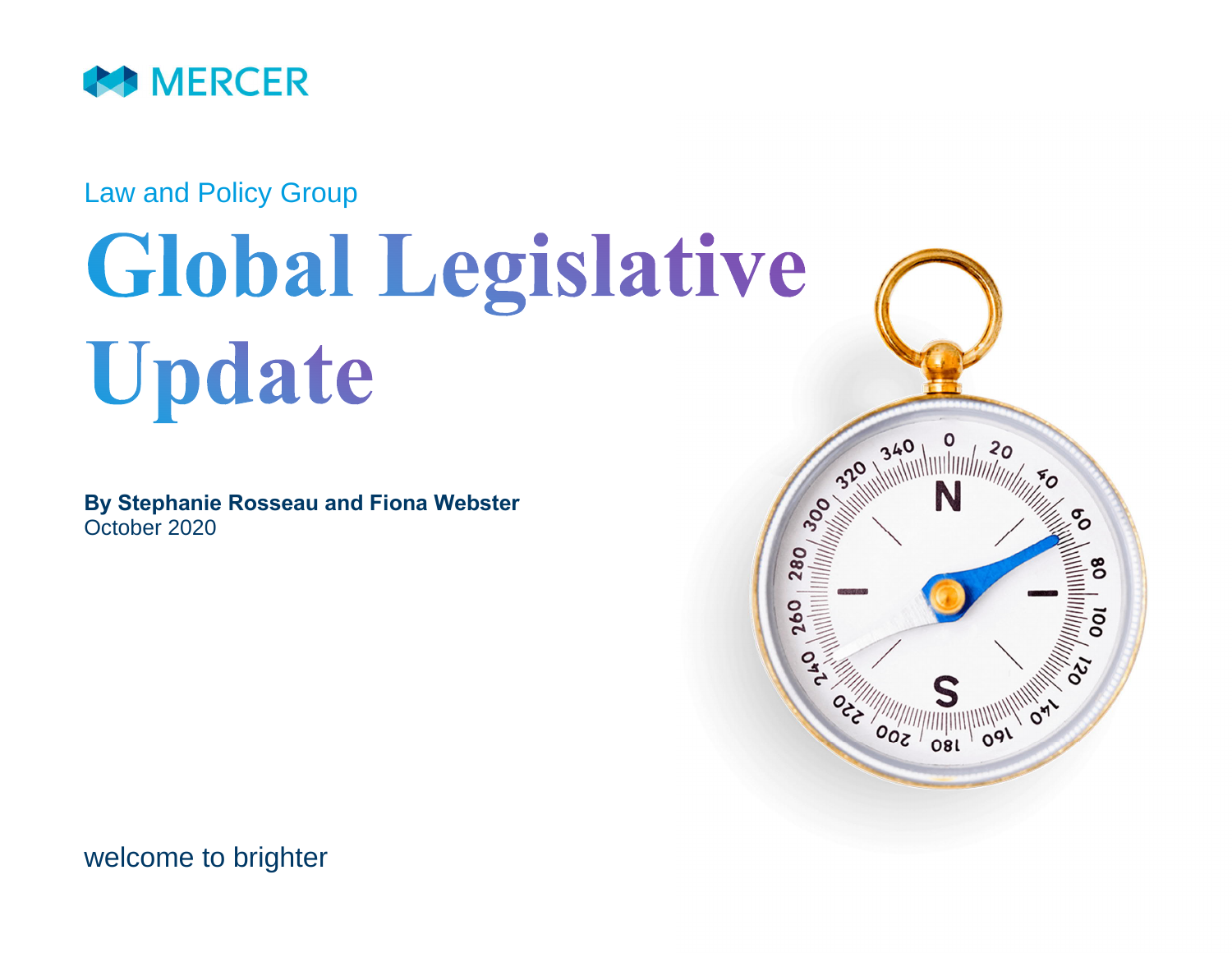## **In this document**

Mercer's Global Legislative Update covers legal developments affecting retirement, health, executive rewards, talent, diversity and inclusion, and other HR programs that affect local and/or expatriate employees. Links to developments with upcoming effective dates covered in past updates are also included to remind employers of impending deadlines. These icons indicate whether employer action is required.





Employer action required **Potential implications for employers**  $\blacksquare$  Developments to monitor



Please note: Mercer is not a law firm and therefore cannot provide legal advice. Please consult legal counsel before taking any actions based on the commentary and recommendations in this report.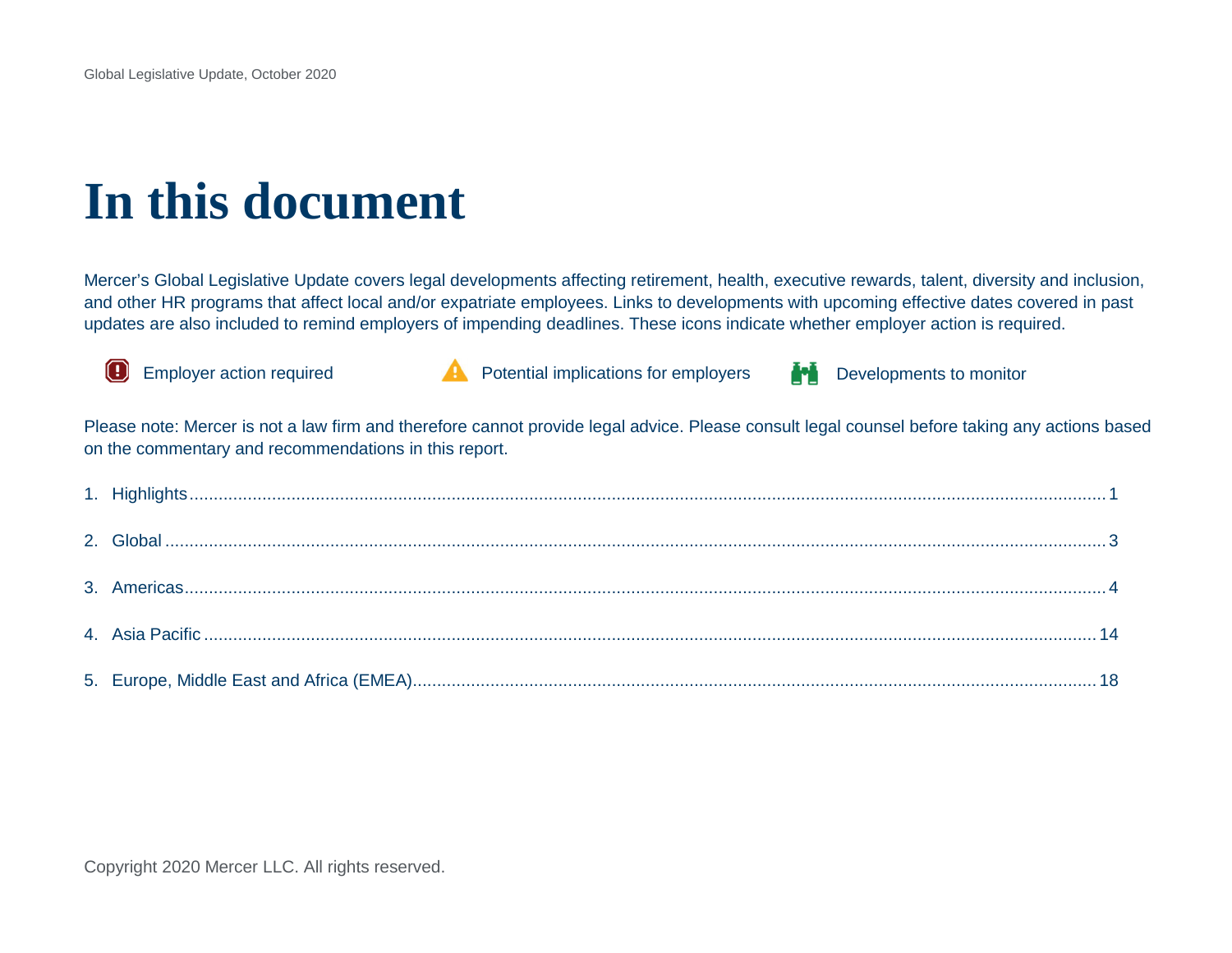### <span id="page-2-0"></span>1 **Highlights**

| Global                             |                                                                                                                                                                                                                                                                                                                                                                                                                                                                                                                                                                                                        |
|------------------------------------|--------------------------------------------------------------------------------------------------------------------------------------------------------------------------------------------------------------------------------------------------------------------------------------------------------------------------------------------------------------------------------------------------------------------------------------------------------------------------------------------------------------------------------------------------------------------------------------------------------|
| Coronavirus (COVID-19)<br>pandemic | Countries address workplace issues resulting from the COVID-19 pandemic                                                                                                                                                                                                                                                                                                                                                                                                                                                                                                                                |
| <b>Americas</b>                    |                                                                                                                                                                                                                                                                                                                                                                                                                                                                                                                                                                                                        |
| Canada                             | <u>Temporary funding relief measures for Ontario defined benefit pension plans</u>                                                                                                                                                                                                                                                                                                                                                                                                                                                                                                                     |
| <b>United States</b>               | <b>Clarifications of proxy voting rules proposed</b><br>Worker classification test simplifications proposed<br>Part of new joint employer rule struck down<br>Defined contribution plan lifetime income disclosures interim final rule issued<br>California to require director from underrepresented communities<br>California to require employers to file equal pay reports<br>California exempts certain professions from independent contractor test<br>Maryland prohibits using salary history in hiring/pay decisions<br>Oregon enacts protections against workplace harassment, discrimination |
| <b>Asia Pacific</b>                |                                                                                                                                                                                                                                                                                                                                                                                                                                                                                                                                                                                                        |
| Australia                          | Leave protections expanded, flexibility provided                                                                                                                                                                                                                                                                                                                                                                                                                                                                                                                                                       |
| China                              | Civil code covers sexual harassment, privacy protections                                                                                                                                                                                                                                                                                                                                                                                                                                                                                                                                               |
| India                              | <b>Employees Deposit Linked Insurance scheme benefits increased</b>                                                                                                                                                                                                                                                                                                                                                                                                                                                                                                                                    |
| Oman                               | <b>Job Security Fund launched</b>                                                                                                                                                                                                                                                                                                                                                                                                                                                                                                                                                                      |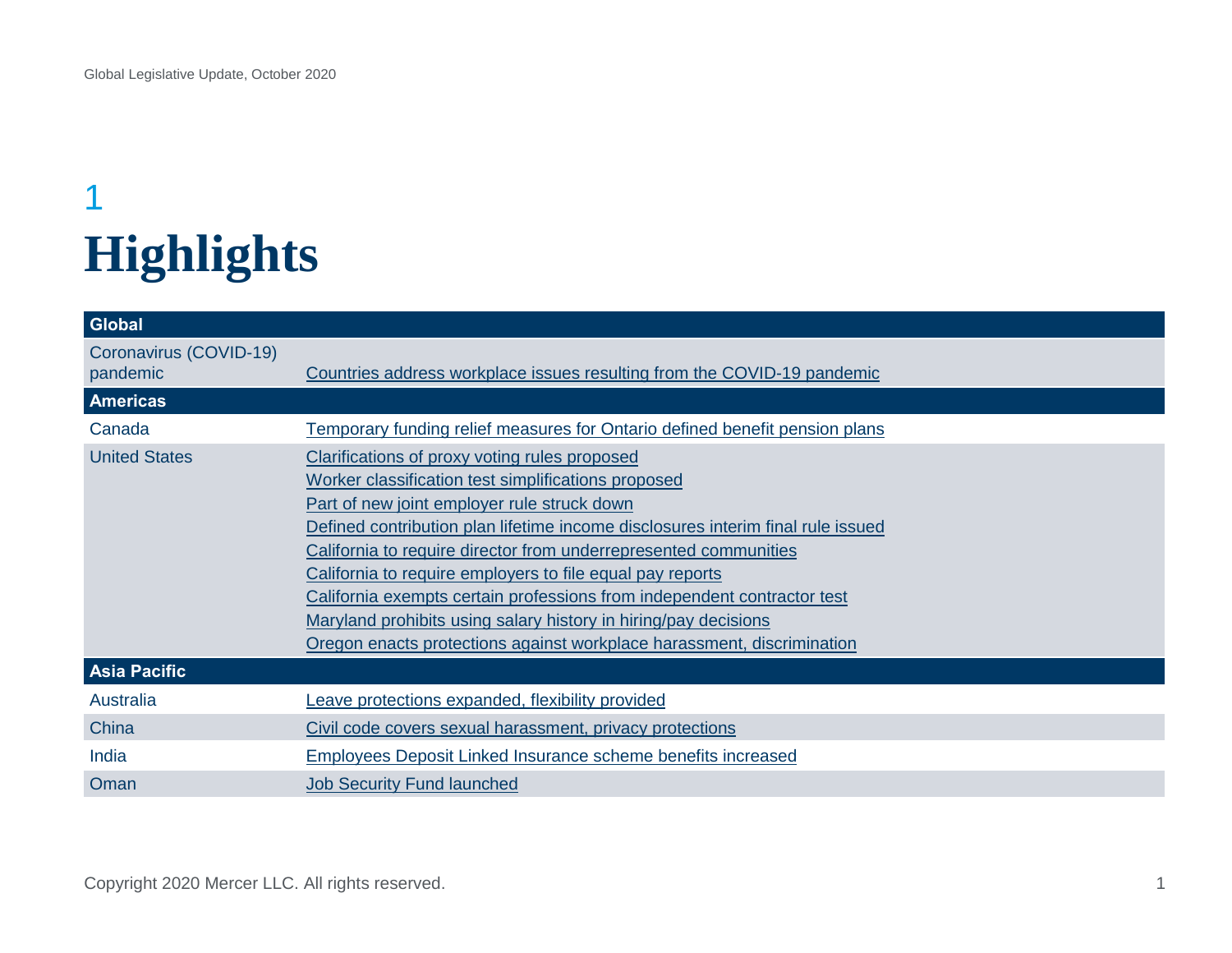| <b>Europe, Middle East and Africa (EMEA)</b> |                                                                                                                                   |  |
|----------------------------------------------|-----------------------------------------------------------------------------------------------------------------------------------|--|
| <b>European Union</b>                        | Policy priorities published for 2021                                                                                              |  |
| France                                       | Caregiver leave available<br>Paternity leave to increase<br>Social security financing 2021 bill published                         |  |
| <b>Israel</b>                                | Gender pay gap reporting expanded                                                                                                 |  |
| Poland                                       | Minimum wage rates for 2021<br>Pension auto-enrollment scheme deadlines approaching                                               |  |
| Portugal                                     | New pension rules introduced to comply with EU IORP II<br>Sustainability factors not required in early retirement pension schemes |  |
| Slovakia                                     | Minimum wage, supplementary pay rates to increase                                                                                 |  |
| <b>South Africa</b>                          | Consultation on prevention, elimination of workplace violence and harassment                                                      |  |
| Switzerland                                  | Paternity leave offered<br>'Privacy shield' invalidated for personal data transfers to US after EU court ruling                   |  |
| <b>United Arab Emirates</b>                  | Equal pay law expanded                                                                                                            |  |
| <b>United Kingdom</b>                        | Modern slavery supply chain reporting to be strengthened<br>Pension schemes have new investment and disclosure rules              |  |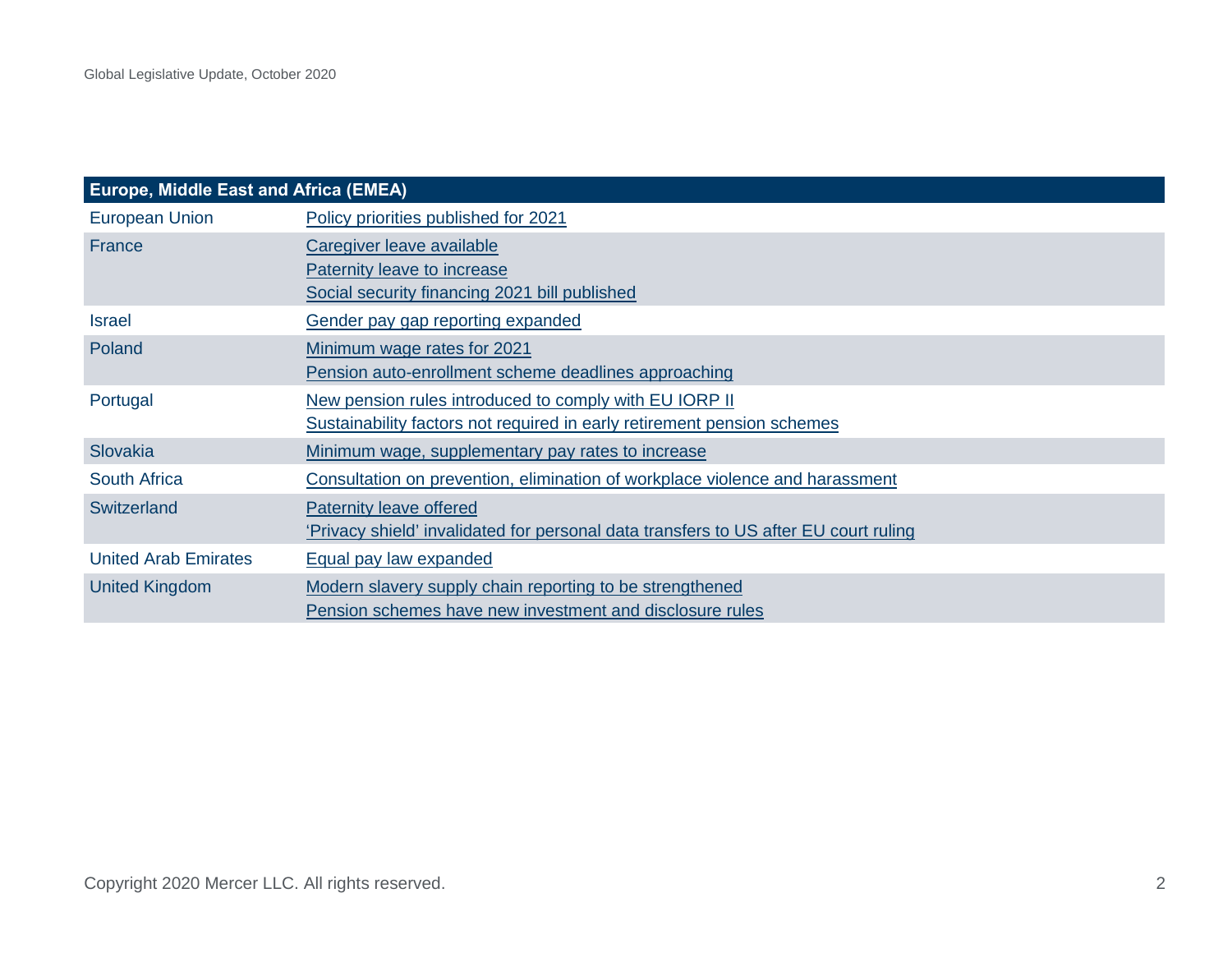### <span id="page-4-0"></span>2 **Global**

<span id="page-4-1"></span>

| Coronavirus (COVID-19) pandemic |                                                                                                                                                                                                                                                                                                                                                                                                                                                                                                                                                                                                                                                                                                                                                                                                                                                                                                                                                                         |
|---------------------------------|-------------------------------------------------------------------------------------------------------------------------------------------------------------------------------------------------------------------------------------------------------------------------------------------------------------------------------------------------------------------------------------------------------------------------------------------------------------------------------------------------------------------------------------------------------------------------------------------------------------------------------------------------------------------------------------------------------------------------------------------------------------------------------------------------------------------------------------------------------------------------------------------------------------------------------------------------------------------------|
| <b>Status</b>                   | <b>Ongoing initiatives</b>                                                                                                                                                                                                                                                                                                                                                                                                                                                                                                                                                                                                                                                                                                                                                                                                                                                                                                                                              |
|                                 | Development Career - Health - Wealth<br>Countries take action to address workplace issues as result of COVID-19 pandemic<br>The World Health Organization (WHO) declared COVID-19 a pandemic on 12 Mar 2020, and employers continue to address<br>the severe implications on working practices and adjust their employment and benefit policies accordingly. Countries have<br>enacted legislation and provided regulatory guidance related to workforce protections, leave and layoff procedures,<br>employment subsidies, and changes to existing enforcement procedures. We covered many of the countries' initiatives in the<br>May and June Global Legislative Updates. To help multinational employers continue to address worksite, economic and<br>associated travel issues, Mercer is providing analysis on workforce and investment implications and compiling information<br>from organizations, government websites, and other resources and news articles. |
| <b>Resources</b>                | Roundup: COVID-19 resources for employers (regularly updated); Stay informed on coronavirus (regularly updated)                                                                                                                                                                                                                                                                                                                                                                                                                                                                                                                                                                                                                                                                                                                                                                                                                                                         |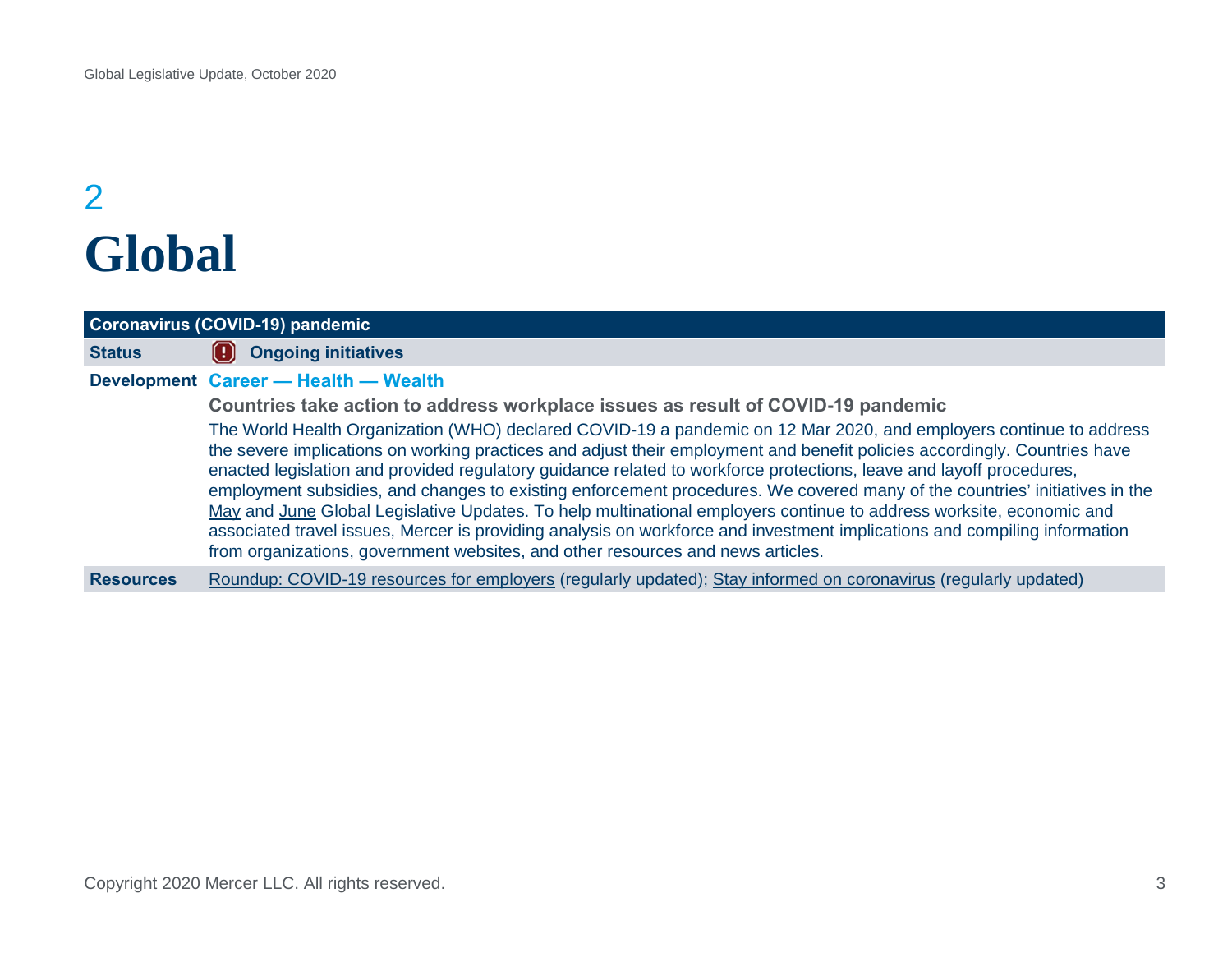### <span id="page-5-0"></span>3 **Americas**

<span id="page-5-1"></span>

|                           | <b>Brazil (upcoming effective date)</b>                                                                                                                                                                                                                                                                                                                                                                                                                                                                                                                |
|---------------------------|--------------------------------------------------------------------------------------------------------------------------------------------------------------------------------------------------------------------------------------------------------------------------------------------------------------------------------------------------------------------------------------------------------------------------------------------------------------------------------------------------------------------------------------------------------|
| <b>Development Wealth</b> |                                                                                                                                                                                                                                                                                                                                                                                                                                                                                                                                                        |
|                           | Council imposes CNPJ registration duty on pension entities - Key date: 31 Dec 2021                                                                                                                                                                                                                                                                                                                                                                                                                                                                     |
| Canada (new)              |                                                                                                                                                                                                                                                                                                                                                                                                                                                                                                                                                        |
| <b>Status</b>             | <b>Currently effective</b>                                                                                                                                                                                                                                                                                                                                                                                                                                                                                                                             |
| <b>Development Wealth</b> |                                                                                                                                                                                                                                                                                                                                                                                                                                                                                                                                                        |
|                           | Temporary funding relief measures for Ontario defined benefit pension plans                                                                                                                                                                                                                                                                                                                                                                                                                                                                            |
|                           | The Financial Services Regulatory Authority of Ontario has announced temporary funding relief for eligible single employer<br>defined benefit pension plans. Under Regulation 520/20, sponsors of eligible plans can defer for up to six months employer<br>pension contributions from 1 Oct 2020 to 31 Mar 2021. All deferred contributions must be paid with interest and in<br>accordance with the schedule by 31 Mar 2022. Employers must carefully consider obligations imposed on plan sponsors<br>electing to take advantage of the regulation. |
| <b>Resources</b>          | luc.gerard@mercer.com                                                                                                                                                                                                                                                                                                                                                                                                                                                                                                                                  |
|                           | Press release (Financial Services Regulatory Authority of Ontario, 21 Sep 2020); Regulation (Government, 21 Sep 2020)                                                                                                                                                                                                                                                                                                                                                                                                                                  |
|                           | Canada (upcoming effective dates)                                                                                                                                                                                                                                                                                                                                                                                                                                                                                                                      |
| <b>Development Career</b> |                                                                                                                                                                                                                                                                                                                                                                                                                                                                                                                                                        |
|                           | Employers face workplace harassment prevention rules - Key date: 1 Jan 2021                                                                                                                                                                                                                                                                                                                                                                                                                                                                            |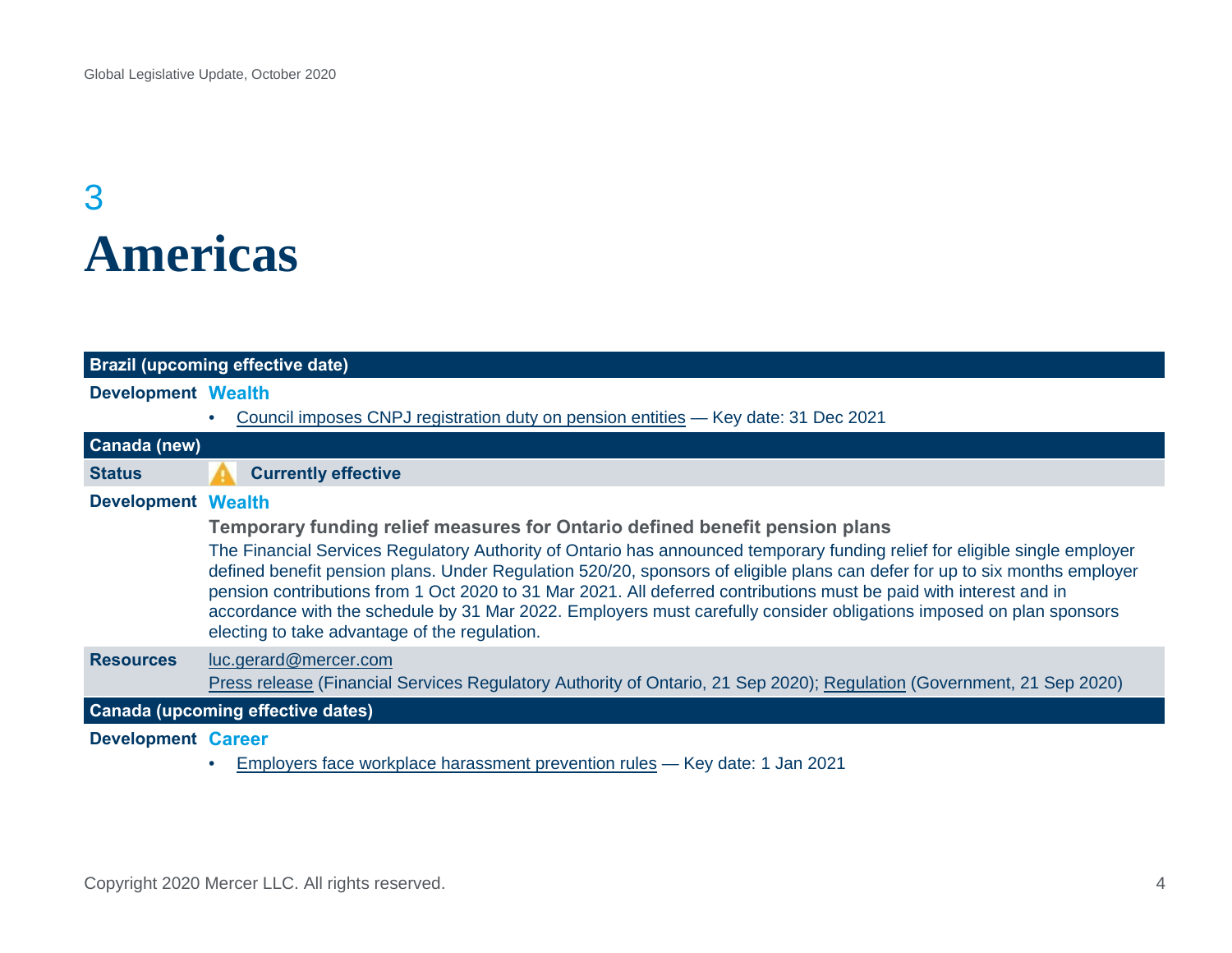<span id="page-6-0"></span>

| United States (US) (new)  |                                                                                                                                                                                                                                                                                                                                                                                                                                                                                                                                                                                                                                                                                                                                                                                                                                                                                               |
|---------------------------|-----------------------------------------------------------------------------------------------------------------------------------------------------------------------------------------------------------------------------------------------------------------------------------------------------------------------------------------------------------------------------------------------------------------------------------------------------------------------------------------------------------------------------------------------------------------------------------------------------------------------------------------------------------------------------------------------------------------------------------------------------------------------------------------------------------------------------------------------------------------------------------------------|
| <b>Status</b>             | <b>Proposal</b>                                                                                                                                                                                                                                                                                                                                                                                                                                                                                                                                                                                                                                                                                                                                                                                                                                                                               |
| <b>Development Wealth</b> |                                                                                                                                                                                                                                                                                                                                                                                                                                                                                                                                                                                                                                                                                                                                                                                                                                                                                               |
|                           | <b>Clarifications of proxy voting rules proposed</b>                                                                                                                                                                                                                                                                                                                                                                                                                                                                                                                                                                                                                                                                                                                                                                                                                                          |
|                           | The Department of Labor (DOL) has proposed clarifying the rules around proxy voting in ERISA-covered retirement, health<br>and welfare plans, laying out fiduciary duties relating to shareholder actions and providing some examples of policies that<br>plans may adopt for use in deciding whether to vote a particular proxy. By detailing fiduciary considerations around proxy<br>voting, DOL seeks to erase the "persistent misunderstanding" that ERISA fiduciaries must vote all proxies. DOL also<br>emphasizes that fiduciaries exercising shareholder rights must be guided solely by the plan's economic interest, not by any<br>non-pecuniary concerns, and formally withdraws Interpretive Bulletin 2016-01, which was more permissive on reflecting<br>environmental, social and corporate governance goals when voting shares. Comments on the proposal were due 5 Oct 2020. |
| <b>Resources</b>          | margaret.berger@mercer.com, brian.kearney@mercer.com and ellen.stone@mercer.com<br><b>GRIST, 15 Sep 2020</b>                                                                                                                                                                                                                                                                                                                                                                                                                                                                                                                                                                                                                                                                                                                                                                                  |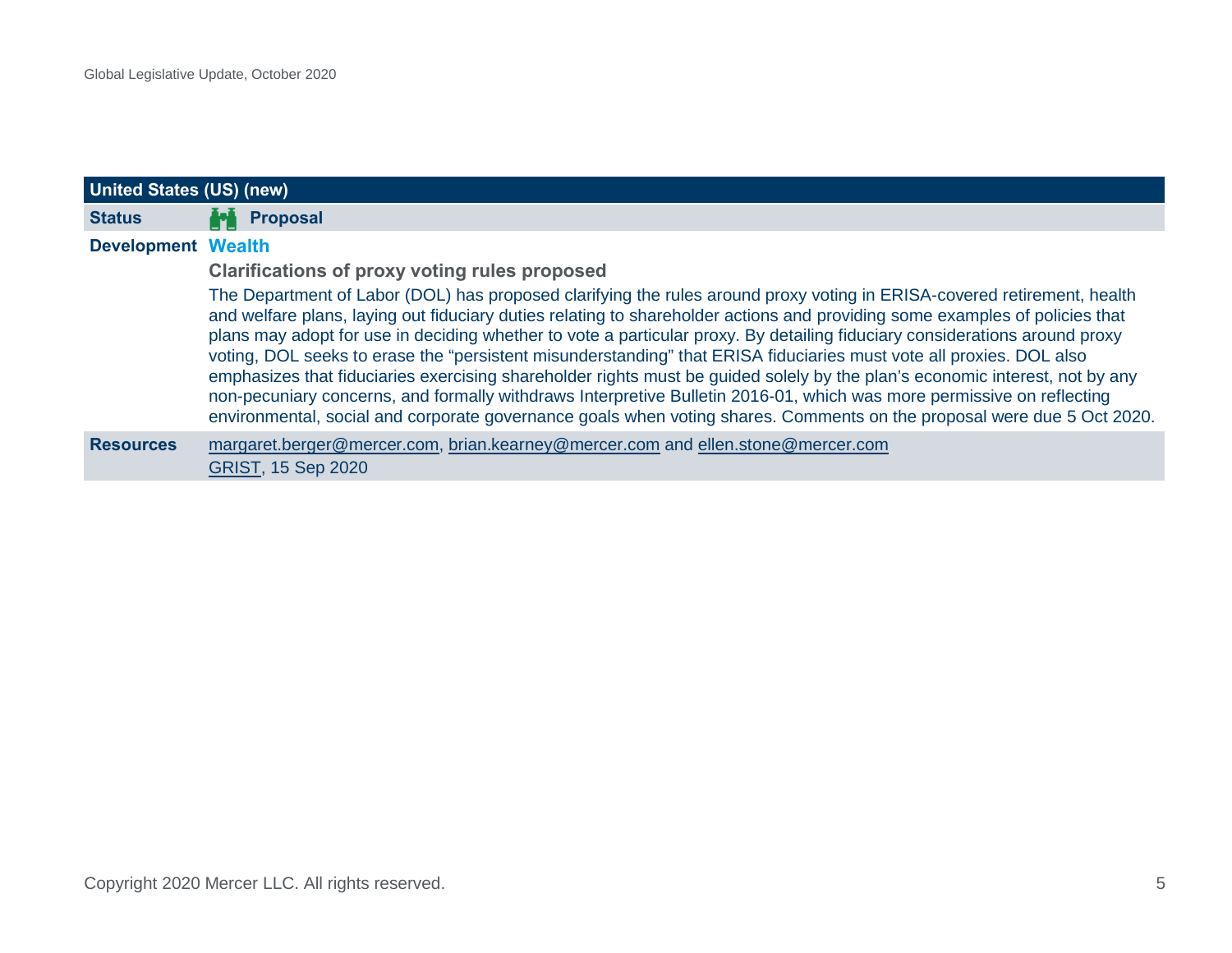### **US (new)**

#### **Status Consultation open until 26 Oct 2020**

#### **Development Career — Health — Wealth**

#### <span id="page-7-0"></span>**Worker classification test simplifications proposed**

A proposed Department of Labor (DOL) rule would simplify and clarify how to distinguish between employees and independent contractors under the Fair Labor Standards Act (FLSA). DOL and the courts have long taken the position that distinguishing between an employee and independent contractor requires evaluating the worker's economic dependence on a company. Independent contractors are workers who, as a matter of economic reality, are in business for themselves — unlike employees, who are economically dependent on their employers. The proposed rule would establish an economic reality test, using five factors to determine economic dependence:

- The nature and degree of the worker's control over the work (core factor).
- The worker's opportunity for profit or loss based on initiative and/or investment (core factor).
- The amount of skill required for the work.
- The degree of permanence of the working relationship between the worker and the potential employer.
- The extent to which the work is part of an integrated unit of production.

The list is not exhaustive, and no single factor would be determinative, but the two core factors would carry greater weight in the analysis. The proposal also states that actual practices would have greater weight than what might be contractually or theoretically possible.

Employers and business lobbies will likely welcome the new test, as the proposed rule would relax the parameters for determining independent contractor status under the FLSA. However, different standards may apply for identifying independent contractors under other laws. For employees misclassified as independent contractors, companies will owe additional payroll taxes and might need to provide retroactive benefits. Given the potential for litigation, the varying tests applied by other federal agencies and courts, and the divergent standards under some state laws, employers should continue to work with legal counsel to make worker determinations.

#### **Resources** [margaret.berger@mercer.com](mailto:margaret.berger@mercer.com) and [cheryl.hughes@mercer.com](mailto:cheryl.hughes@mercer.com) [GRIST,](https://www.mercer.com/our-thinking/law-and-policy-group/dol-proposes-simpler-worker-classification-test-under-flsa.html) 5 Oct 2020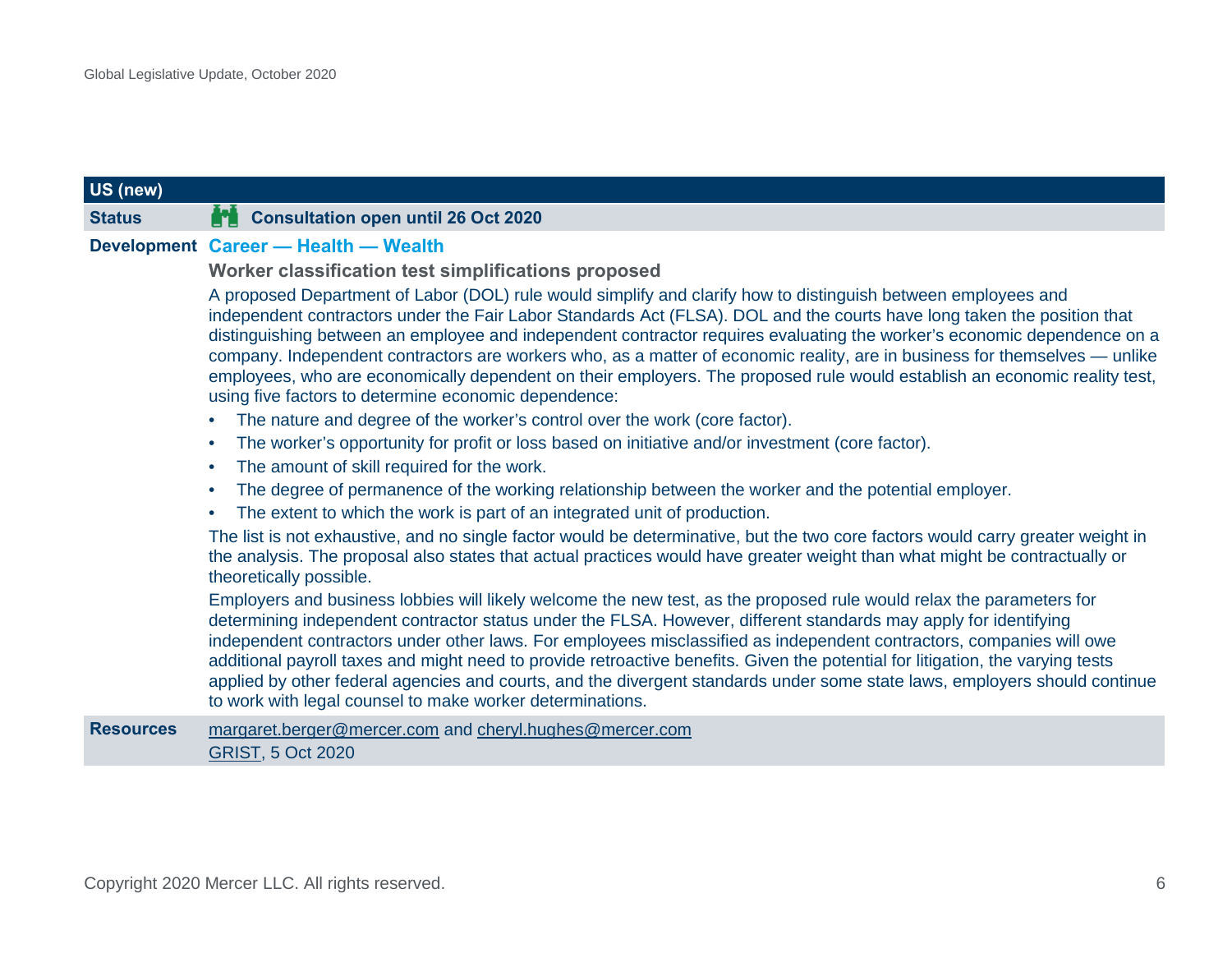<span id="page-8-1"></span><span id="page-8-0"></span>

| US (new)                  |                                                                                                                                                                                                                                                                                                                                                                                                                                                                                                                                                                                                                                                                                                                                                                                                                                                                                                                                                                                                                                                                                                |
|---------------------------|------------------------------------------------------------------------------------------------------------------------------------------------------------------------------------------------------------------------------------------------------------------------------------------------------------------------------------------------------------------------------------------------------------------------------------------------------------------------------------------------------------------------------------------------------------------------------------------------------------------------------------------------------------------------------------------------------------------------------------------------------------------------------------------------------------------------------------------------------------------------------------------------------------------------------------------------------------------------------------------------------------------------------------------------------------------------------------------------|
| <b>Status</b>             | <b>Currently effective</b>                                                                                                                                                                                                                                                                                                                                                                                                                                                                                                                                                                                                                                                                                                                                                                                                                                                                                                                                                                                                                                                                     |
| <b>Development Career</b> | Part of new joint employer rule struck down<br>On 8 Sep 2020, a federal judge struck down a significant part of the Department of Labor's new joint employer rule that was<br>released in January. The rule addressed vertical joint employment (where an employee works one set of hours in a workweek<br>for the employer, and that work simultaneously benefits another entity), and horizontal joint employment (where an employee<br>works separate sets of hours for multiple employers in the same workweek). In February, 18 states sued to block<br>enforcement of the rule. The court found that the "novel interpretation for vertical joint employer liability" conflicts with the Fair<br>Labor Standards Act and is arbitrary and capricious. However, the standard for horizontal joint employment relationships<br>remains in effect. The decision is likely to be appealed.                                                                                                                                                                                                   |
| <b>Resources</b>          | Decision (Court, 8 Sep 2020); GRIST, 15 Jan 2020                                                                                                                                                                                                                                                                                                                                                                                                                                                                                                                                                                                                                                                                                                                                                                                                                                                                                                                                                                                                                                               |
| US (new)                  |                                                                                                                                                                                                                                                                                                                                                                                                                                                                                                                                                                                                                                                                                                                                                                                                                                                                                                                                                                                                                                                                                                |
| <b>Status</b>             | <b>Consultation open until 17 Nov 2020</b>                                                                                                                                                                                                                                                                                                                                                                                                                                                                                                                                                                                                                                                                                                                                                                                                                                                                                                                                                                                                                                                     |
| <b>Development Wealth</b> | Defined contribution plan lifetime income disclosures interim final rule issued<br>An interim final rule (IFR) on lifetime income disclosures provides implementation guidance from the Department of Labor<br>(DOL) on this requirement of the Setting Up Every Community for Secure Retirement Enhancement (SECURE) Act (Pub. L.<br>No. 116-94). The act requires defined contribution plans to show the account's annuity equivalent, using DOL prescribed<br>assumptions, in each participant's benefit statement. Comments are due by 17 Nov 2020, and the DOL is looking for<br>stakeholder feedback on several areas of the proposal. The IFR will take effect one year after publication and plans don't<br>need to comply before then. DOL intends to publish a final rule before the end of the one-year period that will reflect<br>stakeholder comments and supersede the interim final rule. In the meantime, plan administrators may want to start evaluating<br>their benefit statements in preparation for any changes that may be necessary once the final rule takes effect. |
| <b>Resources</b>          | margaret.berger@mercer.com and brian.kearney@mercer.com<br><b>GRIST, 1 Sep 2020</b>                                                                                                                                                                                                                                                                                                                                                                                                                                                                                                                                                                                                                                                                                                                                                                                                                                                                                                                                                                                                            |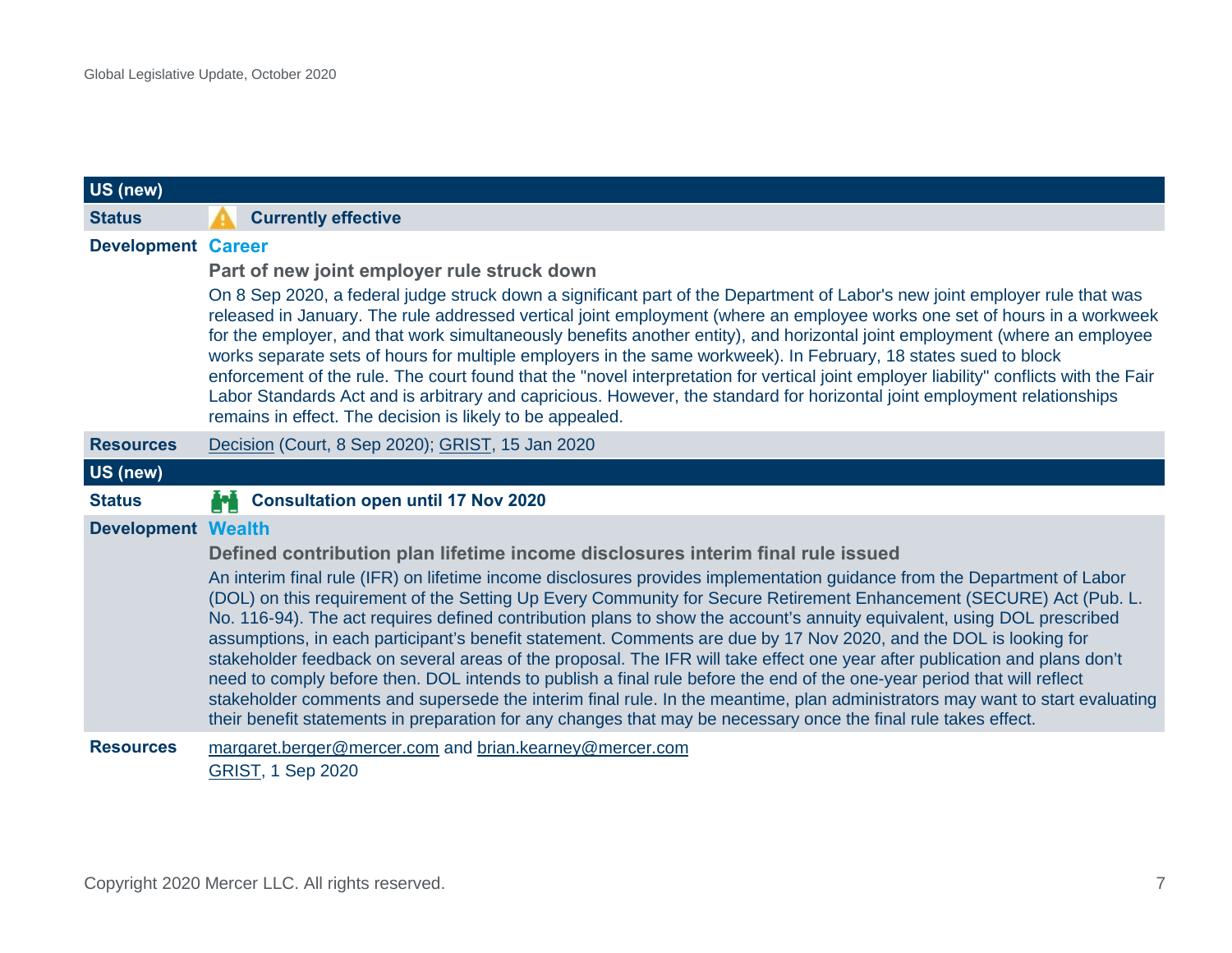<span id="page-9-0"></span>

|                           | US - California (new)                                                                                                                                                                                                                                                                                                                                                                                                                                                                                                                                          |  |
|---------------------------|----------------------------------------------------------------------------------------------------------------------------------------------------------------------------------------------------------------------------------------------------------------------------------------------------------------------------------------------------------------------------------------------------------------------------------------------------------------------------------------------------------------------------------------------------------------|--|
| <b>Status</b>             | 31 Dec 2021                                                                                                                                                                                                                                                                                                                                                                                                                                                                                                                                                    |  |
| <b>Development Career</b> |                                                                                                                                                                                                                                                                                                                                                                                                                                                                                                                                                                |  |
|                           | Board director from underrepresented communities required                                                                                                                                                                                                                                                                                                                                                                                                                                                                                                      |  |
|                           | Publicly traded companies headquartered in California and foreign corporations with principal executive offices located in the<br>state must appoint at least one director from an underrepresented community by 31 Dec 2021, under measures in Assembly<br>Bill 979 signed by the governor on 30 Sep 2020. California already requires public companies to appoint at least one female<br>board member — representation will increase to a minimum of two female board members by the end of 2021, depending on<br>the size of the board. Highlights include: |  |
|                           | A director from an underrerepresented community includes anyone who self-identifies as Black, African American,<br>Hispanic, Latino, Asian, Pacific Islander, Native American, Native Hawaiian, or Alaska Native or who self identifies as gay,<br>lesbian, bisexual or transgender.                                                                                                                                                                                                                                                                           |  |
|                           | From 31 Dec 2022, larger boards face increased quotas — a minimum of two directors from an underrepresented<br>community for boards with five to eight directors and three for boards with nine or more directors.                                                                                                                                                                                                                                                                                                                                             |  |
|                           | Companies that do not comply could be fined US\$100,000 for the first violation and US\$300,000 for all later violations.<br>Companies that fail to provide information to the state could be fined US\$100,000.                                                                                                                                                                                                                                                                                                                                               |  |
| <b>Resources</b>          | <b>GRIST, 7 Oct 2020</b>                                                                                                                                                                                                                                                                                                                                                                                                                                                                                                                                       |  |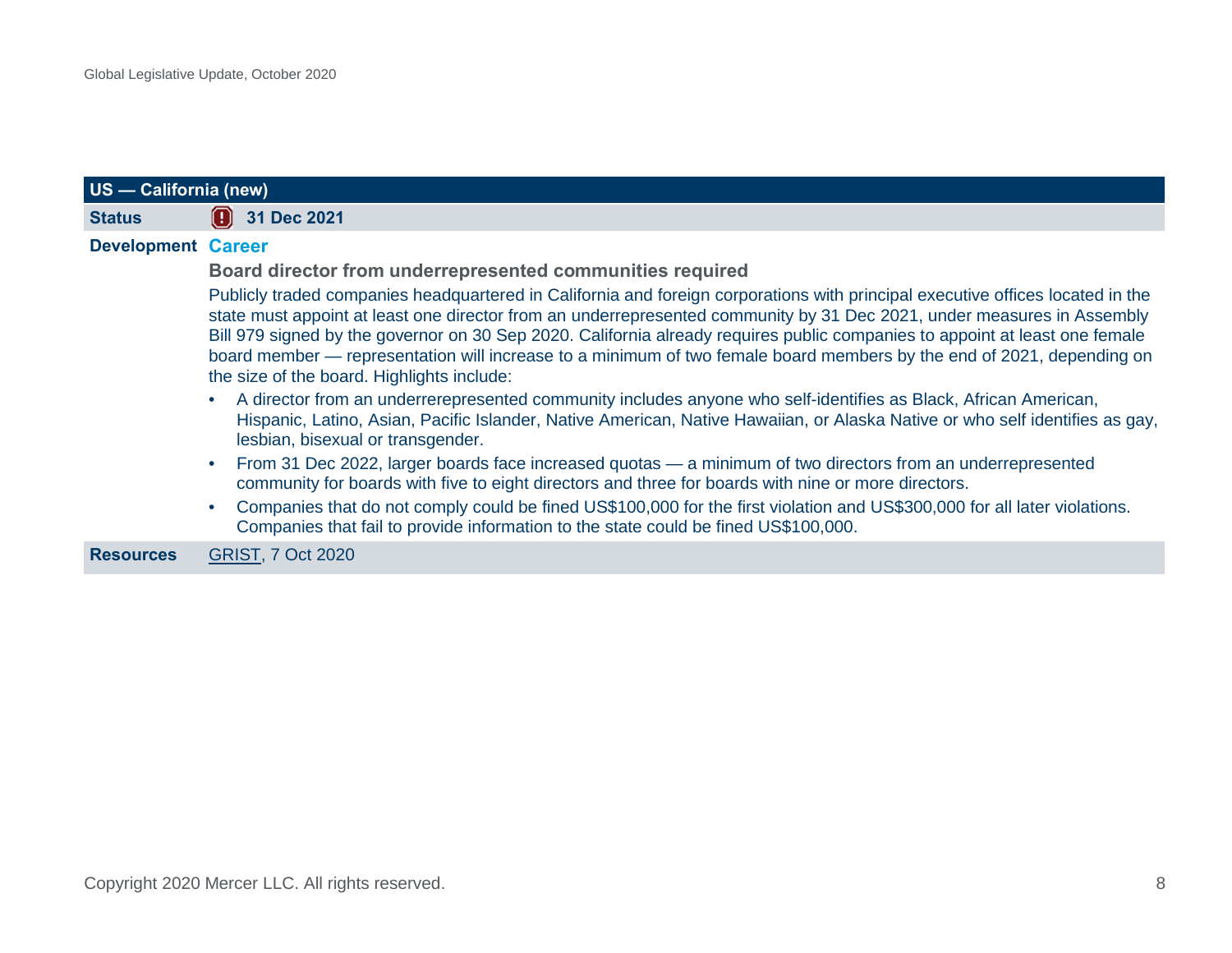<span id="page-10-0"></span>

| US - California (new)     |                                                                                                                                                                                                                                                                                                                                                                                                                                                                                                                                                                          |
|---------------------------|--------------------------------------------------------------------------------------------------------------------------------------------------------------------------------------------------------------------------------------------------------------------------------------------------------------------------------------------------------------------------------------------------------------------------------------------------------------------------------------------------------------------------------------------------------------------------|
| <b>Status</b>             | $\left( \frac{1}{2} \right)$ 31 Mar 2021                                                                                                                                                                                                                                                                                                                                                                                                                                                                                                                                 |
| <b>Development Career</b> | <b>Employers required to file equal pay reports</b>                                                                                                                                                                                                                                                                                                                                                                                                                                                                                                                      |
|                           | Private sector employers with 100 or more employees will have to file a report covering pay data and hours worked for the<br>categories of gender, race and ethnicity. The first reports - based on 2020 pay data - must be filed with the California<br>Department of Fair Employment and Housing by 31 Mar 2021, and thereafter by the same date annually. The measures<br>feature in Senate Bill No. 973 signed by the governor on 30 Sep 2020 and effective on 1 Jan 2021. The bill aims to reduce<br>the pay gap for women and people of color. Highlights include: |
|                           | Employers must provide pay data for 10 job categories by race, ethnicity and gender, covering all individuals in each job<br>category during a single period between 1 October and 31 December of the applicable reporting year. The categories<br>follow the former federal Component 2 of the Equal Employment Opportunity–1; in 2019, the Equal Employment<br>Opportunity Commission halted the controversial collection of this extensive information about employee compensation<br>and hours worked.                                                               |
|                           | Employer must set out the annual total earnings and hours for all employees, and the report must be in a searchable<br>format.                                                                                                                                                                                                                                                                                                                                                                                                                                           |
|                           | The amount of pay must be categorized into pay bands established by the US Bureau of Labor Statistics in the<br>Occupation Employment Statistics Survey.                                                                                                                                                                                                                                                                                                                                                                                                                 |
|                           | Employers must submit a report for each establishment maintained, and a consolidated report covering all employees.<br>The law doesn't clarify if non-California employees must be included in the report.                                                                                                                                                                                                                                                                                                                                                               |
| <b>Resources</b>          | <b>GRIST, 7 Oct 2020</b>                                                                                                                                                                                                                                                                                                                                                                                                                                                                                                                                                 |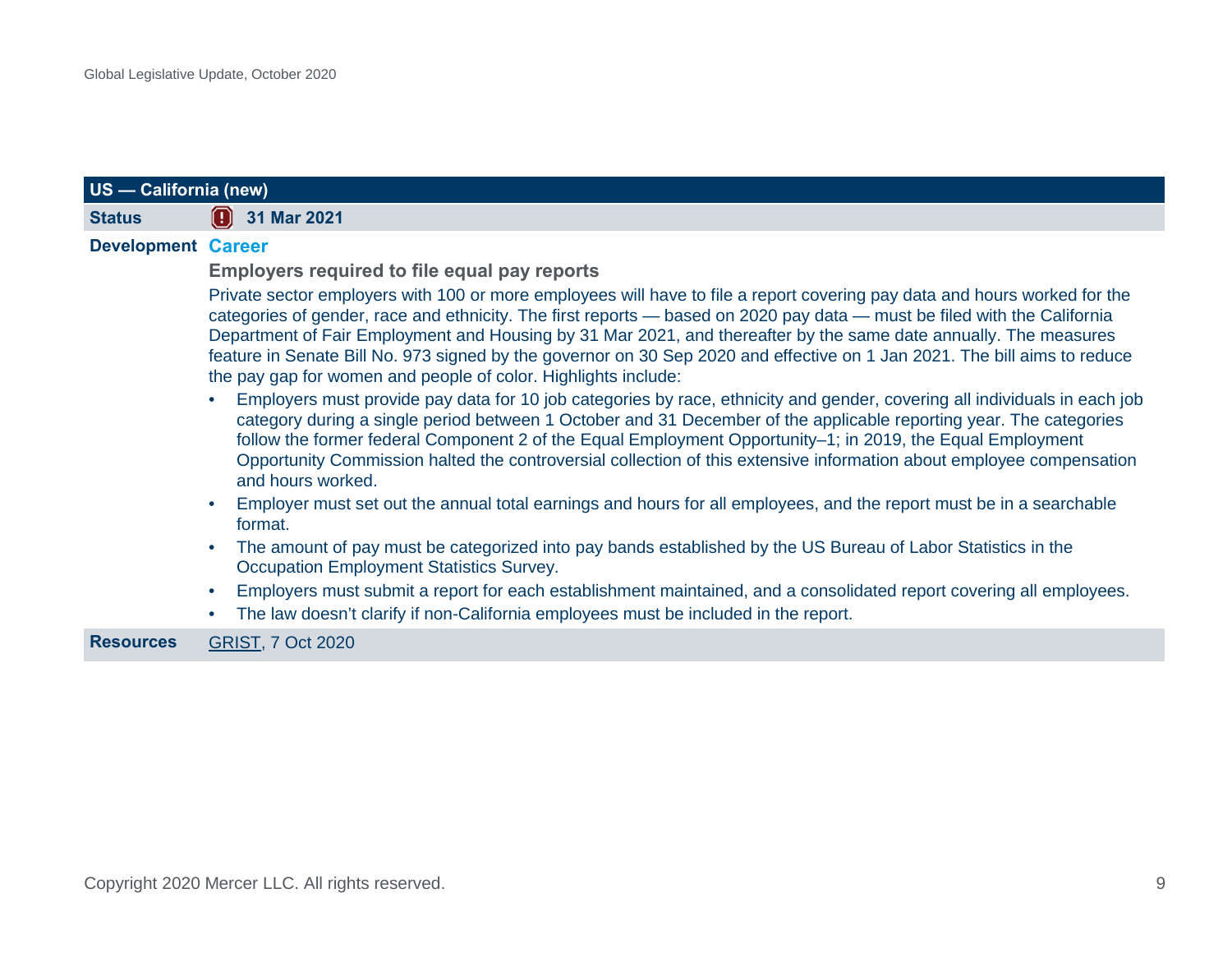<span id="page-11-0"></span>

| US - California (new)     |                                                                                                                                                                                                                                                                                                                                                                                                                                                                                                                                                                                                                                |
|---------------------------|--------------------------------------------------------------------------------------------------------------------------------------------------------------------------------------------------------------------------------------------------------------------------------------------------------------------------------------------------------------------------------------------------------------------------------------------------------------------------------------------------------------------------------------------------------------------------------------------------------------------------------|
| <b>Status</b>             | <b>Currently effective</b>                                                                                                                                                                                                                                                                                                                                                                                                                                                                                                                                                                                                     |
| <b>Development Career</b> |                                                                                                                                                                                                                                                                                                                                                                                                                                                                                                                                                                                                                                |
|                           | Certain professions from independent contractor test exempted                                                                                                                                                                                                                                                                                                                                                                                                                                                                                                                                                                  |
|                           | The governor recently signed legislation (AB 2257) that exempts more professions from the "ABC" strict independent<br>contractor test. In 2019, the governor enacted legislation (AB 5) establishing this test to reduce worker misclassification (see<br>the GRIST below for more information). Assemblywoman Laura Gonzalez, who authored both laws, says AB 2257 "makes a<br>clear distinction between employer-employee relationships and professionals that run their own independent businesses" and<br>is the "product of robust dialogue over the last year with workers and businesses from every part of the state." |
| <b>Resources</b>          | AB 2257 (California Legislative Information) and GRIST, 26 Sep 2019                                                                                                                                                                                                                                                                                                                                                                                                                                                                                                                                                            |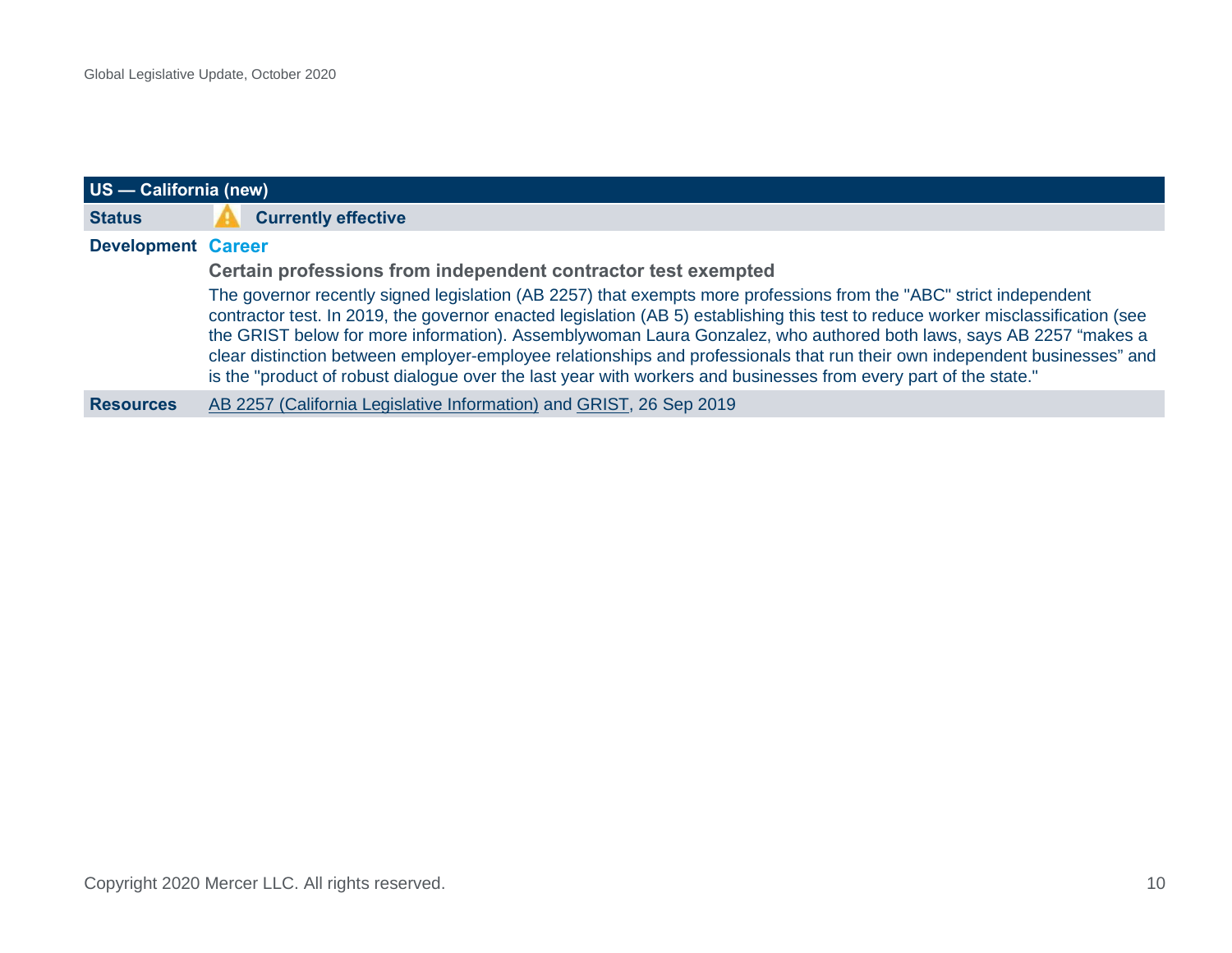<span id="page-12-0"></span>

|                           | US - Maryland (previously covered, newly effective)                                                                                                                                                                                                                                                                                                                        |  |
|---------------------------|----------------------------------------------------------------------------------------------------------------------------------------------------------------------------------------------------------------------------------------------------------------------------------------------------------------------------------------------------------------------------|--|
| <b>Status</b>             | 1 Oct 2020                                                                                                                                                                                                                                                                                                                                                                 |  |
| <b>Development Career</b> |                                                                                                                                                                                                                                                                                                                                                                            |  |
|                           | Using salary history in hiring/pay decisions prohibited                                                                                                                                                                                                                                                                                                                    |  |
|                           | From 1 Oct 2020, employers in Maryland generally will not be allowed to ask or rely on a job applicant's wage history when<br>making decisions about hiring or setting initial pay — and could have to provide an applicant with information about the wage<br>range. The recently enacted legislation amends Maryland's Equal Pay for Equal Work law. Highlights include: |  |
|                           | Employers will have to provide the specified position's wage range upon request.                                                                                                                                                                                                                                                                                           |  |
|                           | Employers may not retaliate or refuse to interview, hire or employ an applicant because the applicant did not provide their<br>wage history or requested the wage range.                                                                                                                                                                                                   |  |
|                           | Employers will not be allowed to ask applicants for their salary history from current or former employers and cannot use<br>an applicant's wage history to screen for roles or to set a new hire's starting pay.                                                                                                                                                           |  |
|                           | Employers may use the applicant's voluntarily provided wage history to increase the initially offered compensation<br>amount, following a conditional offer of employment.                                                                                                                                                                                                 |  |
|                           | Employers will face penalties for breaches of the wage history and wage notice requirements up to \$300 for each<br>applicant for whom the employer is not compliant, and up to \$600 for each subsequent violation if it occurs within three<br>years of the prior violation.                                                                                             |  |
| <b>Resources</b>          | GRIST, 26 Aug 2020                                                                                                                                                                                                                                                                                                                                                         |  |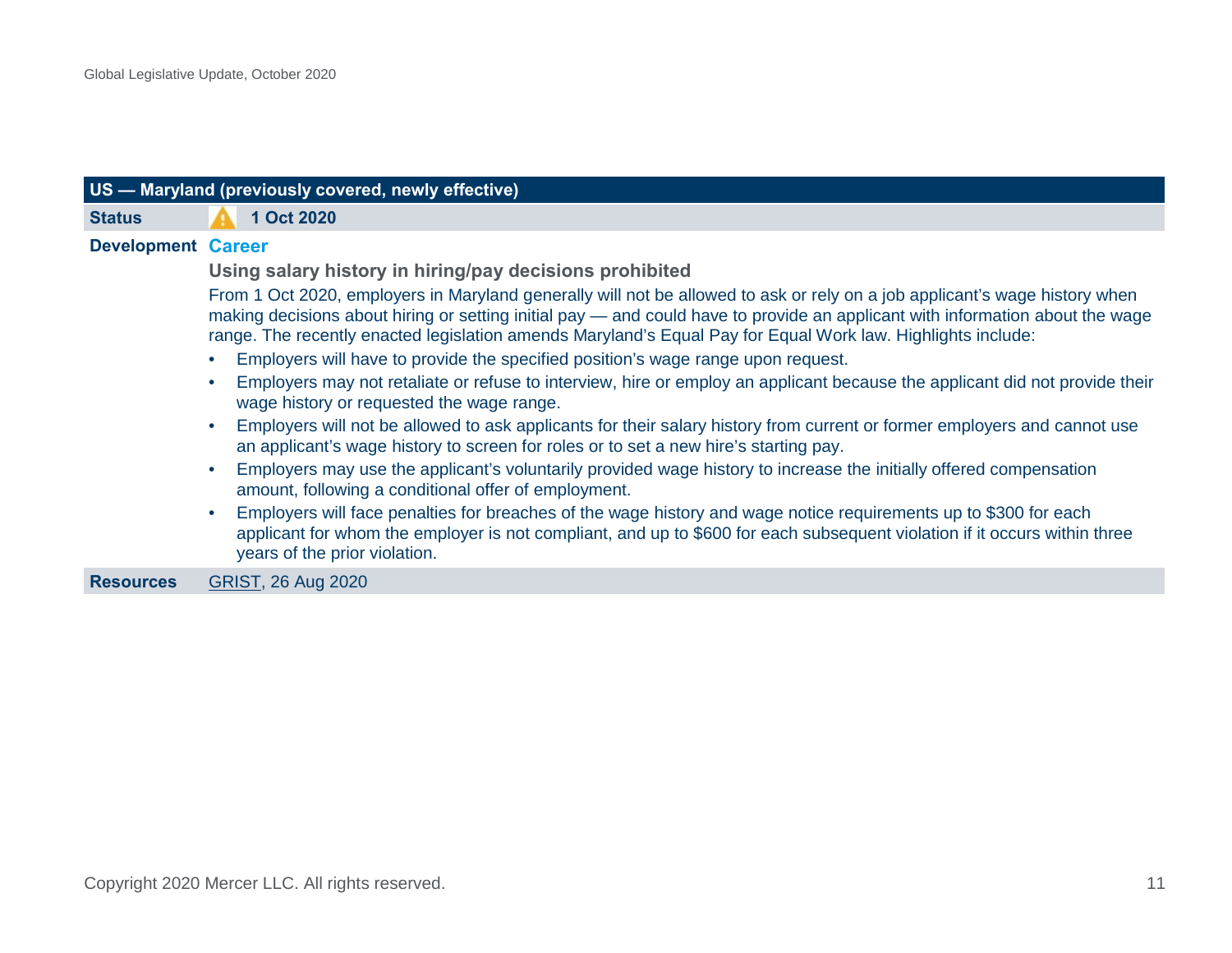<span id="page-13-0"></span>

| US - Oregon (previously covered, newly effective) |                                                                                                                                                                                                                                                                                                                                                                                                                                                                                                                                                                                                                                                                                                                                                                                                                                                                                                                                                                                                                                      |
|---------------------------------------------------|--------------------------------------------------------------------------------------------------------------------------------------------------------------------------------------------------------------------------------------------------------------------------------------------------------------------------------------------------------------------------------------------------------------------------------------------------------------------------------------------------------------------------------------------------------------------------------------------------------------------------------------------------------------------------------------------------------------------------------------------------------------------------------------------------------------------------------------------------------------------------------------------------------------------------------------------------------------------------------------------------------------------------------------|
| <b>Status</b>                                     | 1 Oct 2020                                                                                                                                                                                                                                                                                                                                                                                                                                                                                                                                                                                                                                                                                                                                                                                                                                                                                                                                                                                                                           |
| <b>Development Career</b>                         |                                                                                                                                                                                                                                                                                                                                                                                                                                                                                                                                                                                                                                                                                                                                                                                                                                                                                                                                                                                                                                      |
|                                                   | Protections against workplace harassment, discrimination enacted                                                                                                                                                                                                                                                                                                                                                                                                                                                                                                                                                                                                                                                                                                                                                                                                                                                                                                                                                                     |
|                                                   | A new law requires Oregon employers to implement a written anti-harassment policy and prohibits use of nondisclosure<br>agreements (NDAs) to prevent employees or job applicants from revealing harassment or discrimination under any protected<br>category. Most provisions of the Workplace Fairness Act, signed by the governor on 11 June 2020, took effect on 1 Oct 2020.<br>The Bureau of Labor and Industries will soon publish model procedures and policies for employers. Highlights include:<br>The law extends the statute of limitations, from one to five years, for filing a complaint alleging harassment.<br>Employers can't use NDAs as a condition of employment (such as hiring, continued employment, promotion, receipt of<br>benefits and compensation) if the agreement aims to prevent the employee from discussing or disclosing harassment or<br>discriminatory conduct related to any protected category under state law, including sex, sexual orientation, age, race,<br>religion or national origin. |
|                                                   | However, employers can enter into an NDA separation or severance agreement if the aggrieved employee requests one<br>and is allowed seven days to revoke the agreement after signing. Signed NDAs may also be revoked if an investigation by<br>the employer reveals that harassment or discrimination were substantially contributing factors to an employee's<br>termination.<br>Written anti-harassment policies must include certain minimum information and must be given to all new employees upon<br>hire and to employees who disclose information about discrimination or harassment.                                                                                                                                                                                                                                                                                                                                                                                                                                       |
| <b>Resources</b>                                  | GRIST, 26 Jun 2019                                                                                                                                                                                                                                                                                                                                                                                                                                                                                                                                                                                                                                                                                                                                                                                                                                                                                                                                                                                                                   |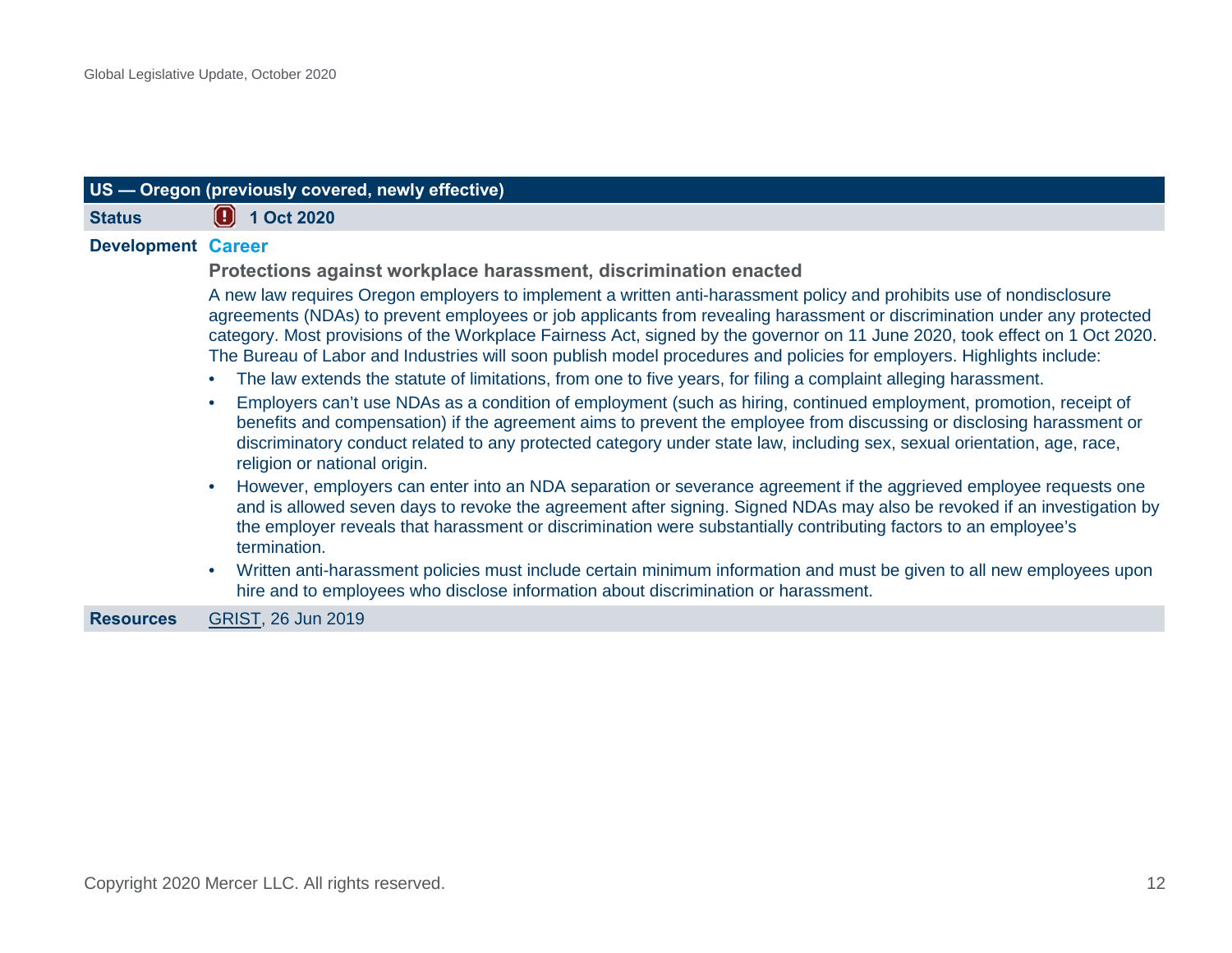#### **US (upcoming effective dates)**

#### **Development Career**

- [Changes to 2021 ACA out-of-pocket maximums, ESR penalties; other changes ahead](https://www.mercer.com/our-thinking/law-and-policy-group/2021-aca-out-of-pocket-maximums-esr-penalties-other-changes-ahead.html) Key date: 1 Jan 2021
- [Health savings account, high-deductible health plan figures set](https://www.mercer.com/our-thinking/law-and-policy-group/2021-health-savings-account-high-deductible-health-plan-figures-set.html) Key date: 1 Jan 2021
- [California employers must provide sexual harassment training by 2021](https://www.mercer.com/our-thinking/law-and-policy-group/us-california-employers-must-provide-sexual-harassment-training-by-2021.html) Key date: 1 Jan 2021
- [Colorado's new pay equity law takes effect in 202](https://www.mercer.com/our-thinking/law-and-policy-group/colorado-new-pay-equity-law-takes-effect.html)1 Key date: 1 Jan 2021
- [Employee data collection delayed due to effects of COVID-19](http://content.mercer.com/Law%20and%20Policy/Global-Legislative-Update-June-2020.pdf#page=17) Key date: March 2021
- [Gender diverse boards required in Washington state](https://www.mercer.com/our-thinking/law-and-policy-group/washington-state-to-require-gender-diverse-boards.html) Key date: 1 Jan 2022

#### **Career — Health**

• [Connecticut enacts paid family and medical leave](https://www.mercer.com/our-thinking/law-and-policy-group/connecticut-enacts-paid-family-and-medical-leave.html) — Key date: 1 Jan 2021

#### **Wealth**

- [FASB completes deliberations on retirement plan disclosures](https://info.mercer.com/rs/521-DEV-513/images/Global%20Legislative%20Update%20-%20April%202018.pdf#page=15) Key date: 15 Dec 2020
- [COVID-19 legislation gives 2020 defined benefit funding relief](https://www.mercer.com/our-thinking/law-and-policy-group/delving-into-cares-act-relief-for-retirement-plan-participants.html) Key date: 1 Jan 2021
- [Electronic delivery rule for retirement plan notices finalized](https://www.mercer.com/our-thinking/law-and-policy-group/dol-finalizes-electronic-delivery-rule-for-retirement-plan-notices.html) Key date: 27 Jul 2021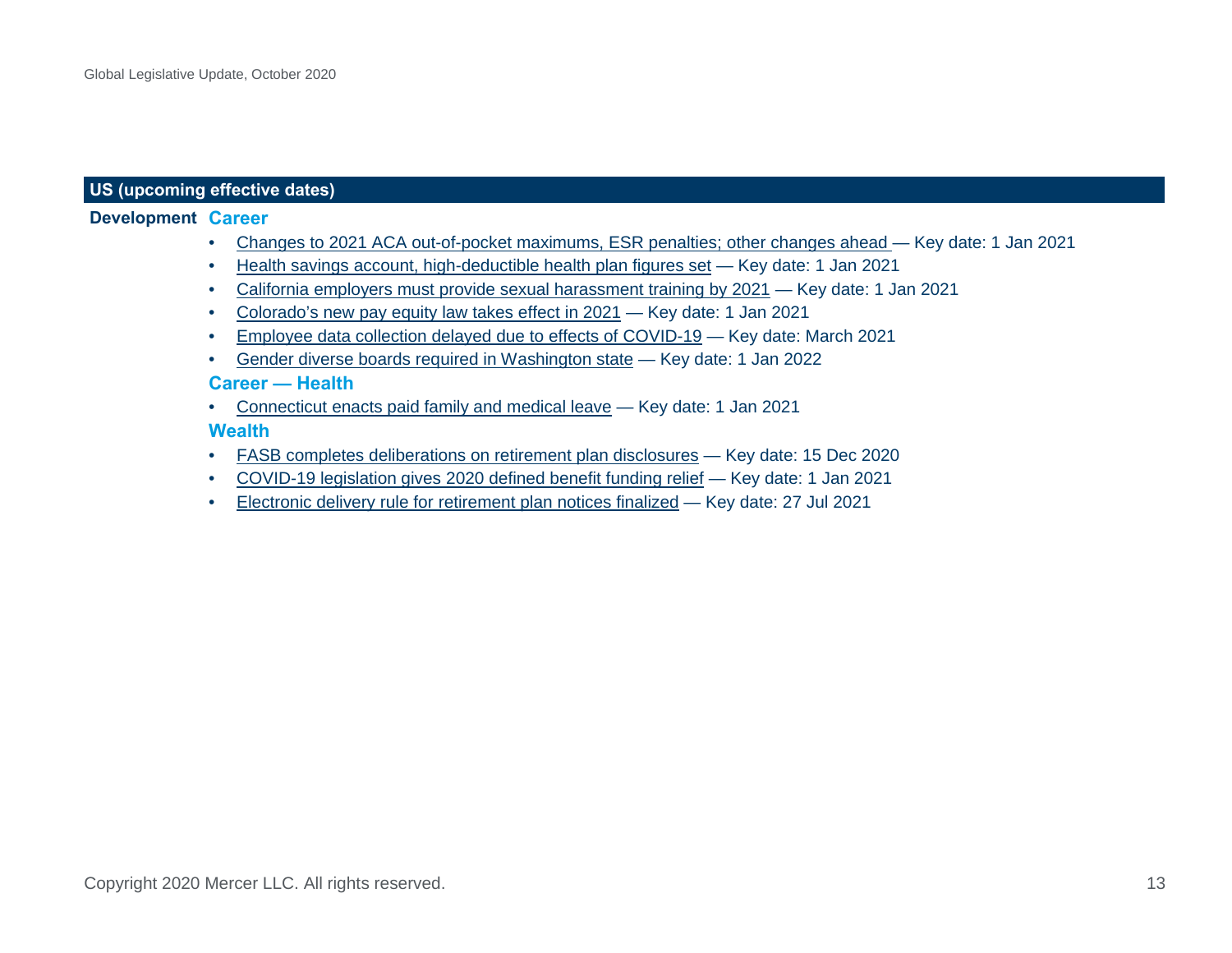### <span id="page-15-0"></span>4 **Asia Pacific**

<span id="page-15-1"></span>

| <b>Australia (new)</b> |                                                                                                                                                                                                                 |
|------------------------|-----------------------------------------------------------------------------------------------------------------------------------------------------------------------------------------------------------------|
| <b>Status</b>          | <b>Proposal</b>                                                                                                                                                                                                 |
|                        | Development Career - Health                                                                                                                                                                                     |
|                        | Leave protections expanded, flexibility provided                                                                                                                                                                |
|                        | Parents of stillborn babies would be given more leave, and all parents would be able to use unpaid parental leave more<br>flexibly, under legislation recently introduced by the government. Highights include: |
|                        | Improving and clarifying minimum unpaid leave entitlements for parents of stillborn babies and babies who die during the<br>first 24 months of life. The measures:                                              |
|                        | - Grant parents of stillborn babies the same entitlement to leave as parents of live babies.                                                                                                                    |
|                        | Remove an employer's freedom to recall a parent on leave back to work or to cancel any upcoming planned leave<br>$\overline{\phantom{m}}$<br>following a stillbirth or death of a child or infant.              |
|                        | Ensure that impacted employees can return to work earlier if they wish to do so, subject to providing their employer<br>with at least four weeks' written notice.                                               |
|                        | Allow employees who are on unpaid leave to take compassionate leave following the stillbirth or death of the child.                                                                                             |
|                        | Clarify that employees can take compassionate leave following a stillbirth, if that child would have been an immediate<br>$\overline{\phantom{m}}$<br>family or household member.                               |
|                        | Improved unpaid leave entitlements for parents who experience premature birth and other birth-related complications that<br>require the baby's immediate hospitalization.                                       |
|                        | Allowing parents to take up to 30 days of flexible unpaid parental leave until their child turns two, consistent with recent<br>changes to paid leave.                                                          |
| <b>Resources</b>       | <b>GRIST, 18 Sep 2020</b>                                                                                                                                                                                       |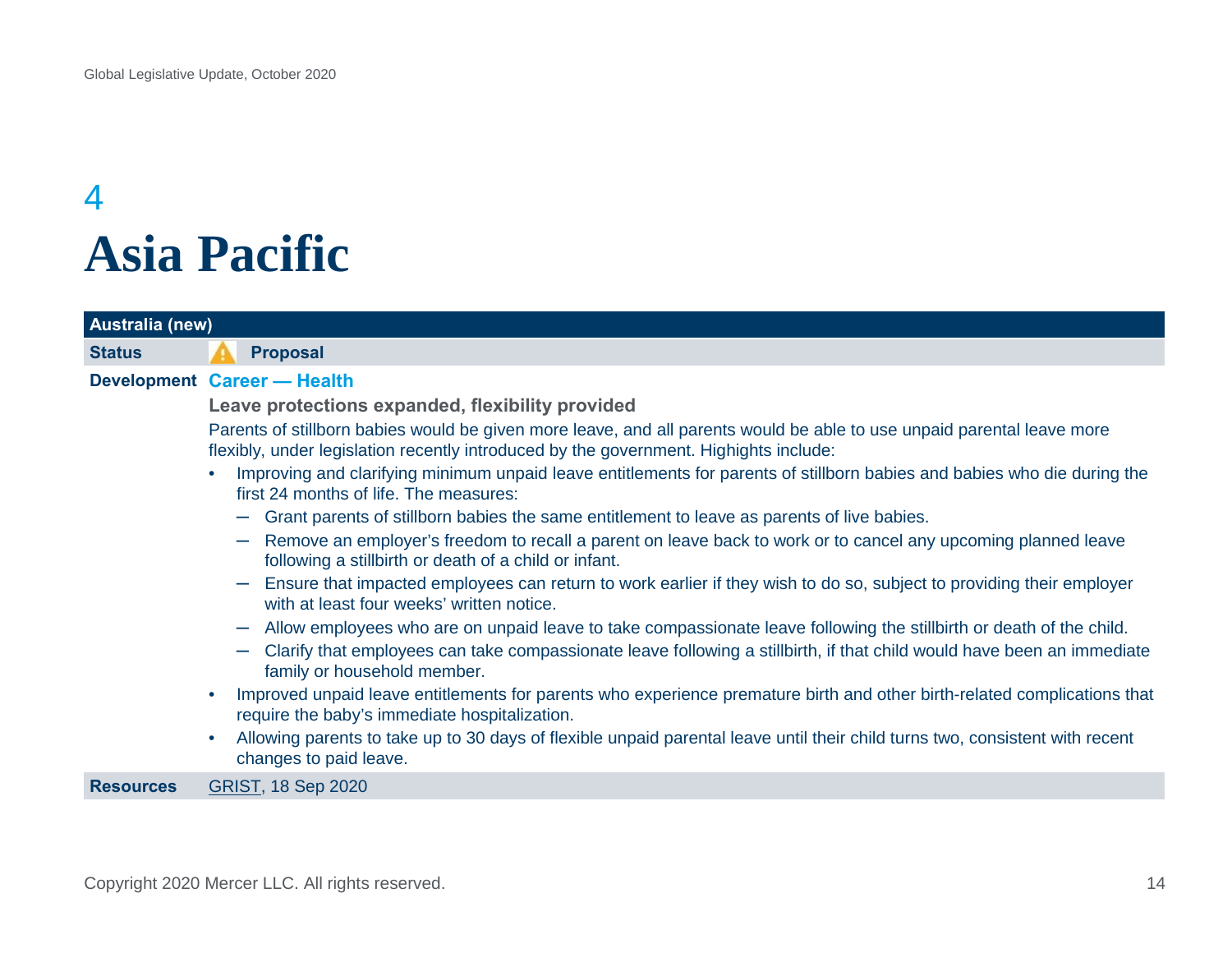<span id="page-16-0"></span>

|                           | Australia (upcoming effective dates)                                                                                                                                                                                                                                                                                                       |
|---------------------------|--------------------------------------------------------------------------------------------------------------------------------------------------------------------------------------------------------------------------------------------------------------------------------------------------------------------------------------------|
|                           | Development Career - Wealth                                                                                                                                                                                                                                                                                                                |
|                           | Modern slavery statement deadlines extended - Key date: 31 Dec 2020<br>$\bullet$                                                                                                                                                                                                                                                           |
|                           | <b>Wealth</b>                                                                                                                                                                                                                                                                                                                              |
|                           | Financial product design, distribution rules postponed - Key date: 5 Oct 2021<br>$\bullet$                                                                                                                                                                                                                                                 |
|                           | Australia revises consumer dispute resolution for finance sector - Key date: 5 Oct 2021<br>$\bullet$                                                                                                                                                                                                                                       |
|                           | Australia increases consumer protection for financial products - Key date: 5 Oct 2021                                                                                                                                                                                                                                                      |
| China (new)               |                                                                                                                                                                                                                                                                                                                                            |
| <b>Status</b>             | $\left( \frac{1}{2} \right)$ 1 Jan 2021                                                                                                                                                                                                                                                                                                    |
| <b>Development Career</b> |                                                                                                                                                                                                                                                                                                                                            |
|                           | Civil code covers sexual harassment, privacy protections                                                                                                                                                                                                                                                                                   |
|                           | Employers in China will have to implement measures to prevent and address sexual harassment — and take account of<br>employees' privacy rights — under measures included in the first ever Civil Code issued by the National People's Congress<br>on 28 May 2020. Highlights include:                                                      |
|                           | Employers will have to take "reasonable measures" to prevent sexual harassment, and introduce procedures for<br>$\bullet$<br>investigating and handling claims. Employers must also prevent and stop sexual harassment resulting from abuse of<br>power, such as personal and other networks or connections.                               |
|                           | "Sexual harassment" includes misconduct manifested through words, text, images, physical behavior or other means.<br>$\bullet$<br>While current law does prohibit sexual harassment, it is not defined.                                                                                                                                    |
|                           | Victims of harassment will be allowed to bring claims against perpetrators, although the code does not set out the<br>$\bullet$<br>procedures for bringing claims or the potential damages that could be awarded.                                                                                                                          |
|                           | The code also includes privacy right provisions, which will prohibit employers from infringing on an employee's life outside<br>$\bullet$<br>of the workplace via telephone, text messages, instant messaging tools, emails and leaflets — unless the employee<br>agrees. The code also defines personal data and how it may be processed. |
| <b>Resources</b>          | <b>GRIST, 28 Sep 2020</b>                                                                                                                                                                                                                                                                                                                  |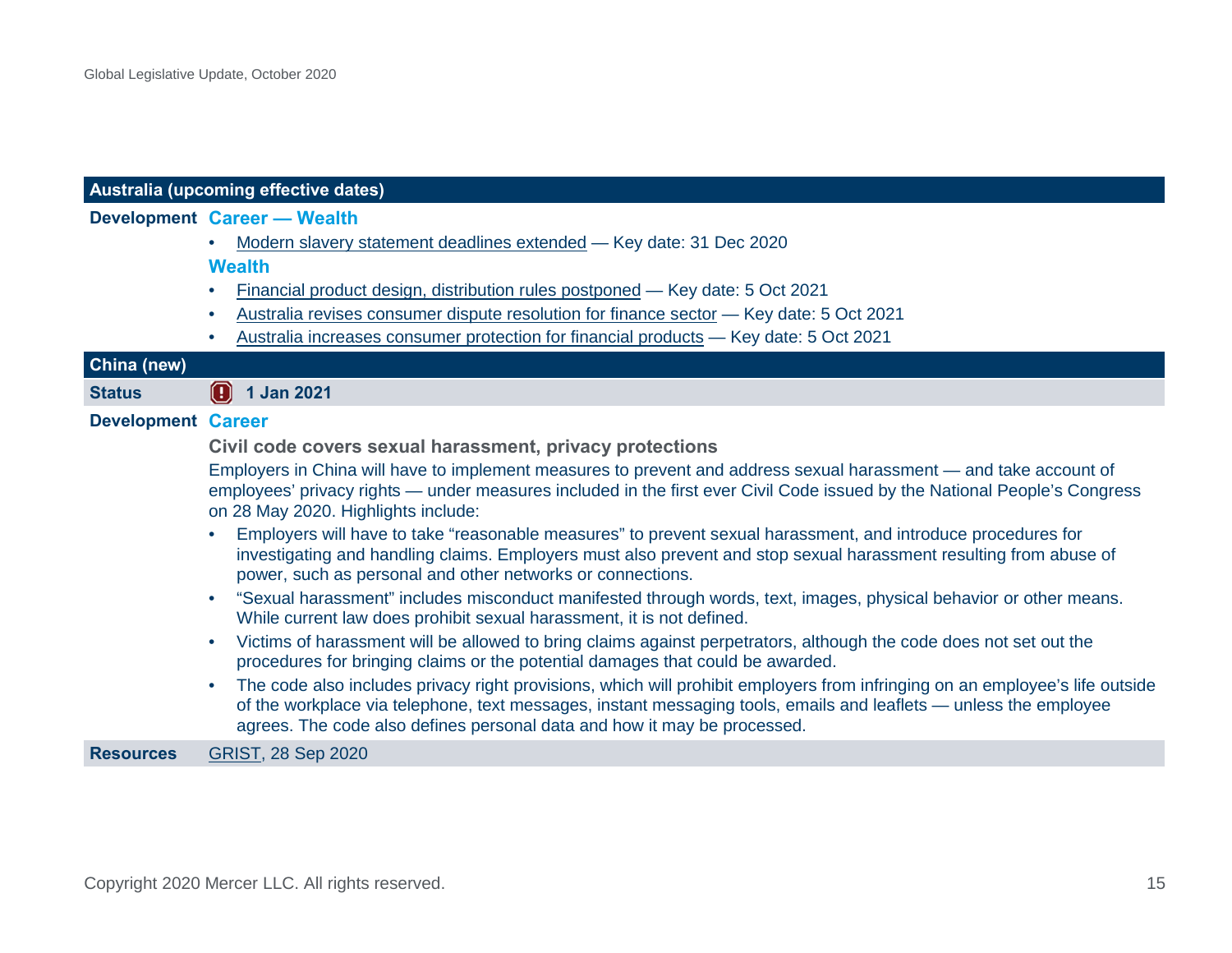<span id="page-17-0"></span>

|                           | Hong Kong (upcoming effective dates)                                                                                                                                                                                                                                                                                                                                                                                                                                                                                                                                                                                                                                                                                                                                                                                                                                                                                                                                                                                                                                                                                                                                                                                                                          |
|---------------------------|---------------------------------------------------------------------------------------------------------------------------------------------------------------------------------------------------------------------------------------------------------------------------------------------------------------------------------------------------------------------------------------------------------------------------------------------------------------------------------------------------------------------------------------------------------------------------------------------------------------------------------------------------------------------------------------------------------------------------------------------------------------------------------------------------------------------------------------------------------------------------------------------------------------------------------------------------------------------------------------------------------------------------------------------------------------------------------------------------------------------------------------------------------------------------------------------------------------------------------------------------------------|
|                           | <b>Development Career - Health</b>                                                                                                                                                                                                                                                                                                                                                                                                                                                                                                                                                                                                                                                                                                                                                                                                                                                                                                                                                                                                                                                                                                                                                                                                                            |
|                           | Maternity leave and pay increases to take effect - Key date: 11 Dec 2020                                                                                                                                                                                                                                                                                                                                                                                                                                                                                                                                                                                                                                                                                                                                                                                                                                                                                                                                                                                                                                                                                                                                                                                      |
| India (new)               |                                                                                                                                                                                                                                                                                                                                                                                                                                                                                                                                                                                                                                                                                                                                                                                                                                                                                                                                                                                                                                                                                                                                                                                                                                                               |
| <b>Status</b>             | Effective date has not been announced                                                                                                                                                                                                                                                                                                                                                                                                                                                                                                                                                                                                                                                                                                                                                                                                                                                                                                                                                                                                                                                                                                                                                                                                                         |
| <b>Development Health</b> |                                                                                                                                                                                                                                                                                                                                                                                                                                                                                                                                                                                                                                                                                                                                                                                                                                                                                                                                                                                                                                                                                                                                                                                                                                                               |
|                           | <b>EDLI payment benefits increases</b>                                                                                                                                                                                                                                                                                                                                                                                                                                                                                                                                                                                                                                                                                                                                                                                                                                                                                                                                                                                                                                                                                                                                                                                                                        |
|                           | The maximum amount of benefits payable under the Employees Deposit Linked Insurance Scheme (EDLI) increased from<br>INR 6 Lakh to INR 7 Lakh, the Ministry of Labor recently announced. The effective date of this increase is not yet known.<br>The EDLI is a type of life insurance coverage provided by the Employees Provident Fund Organisation (EPFO) for private<br>sector salaried employees. The registered nominee receives a lump-sum payment in the event of the death of the insured<br>employee. All organizations registered in the Employee Provident Fund and Miscellaneous Provisions Act, 1952 are<br>automatically enrolled in the EDLI, with employers paying 0.5% of an employee's basic salary up to a maximum of INR 75 per<br>month. However, employers are exempt from contributing to the EDLI if they provide improved insurance benefits through<br>alternative life insurance schemes. The amount of benefit payable is calculated on the employee's last salary payment.<br>For employers that opted to use life insurance to provide EDLI coverage, the premium cost will increase by approximately<br>15% to 18%, depending on the type of plan chosen. For employers that provide EDLI coverage through the EPFO, the extra |
|                           | cost will be paid for by the government.                                                                                                                                                                                                                                                                                                                                                                                                                                                                                                                                                                                                                                                                                                                                                                                                                                                                                                                                                                                                                                                                                                                                                                                                                      |
| <b>Resources</b>          | shilpa.lakhi@mercer.com<br><b>GRIST, 9 Oct 2020</b>                                                                                                                                                                                                                                                                                                                                                                                                                                                                                                                                                                                                                                                                                                                                                                                                                                                                                                                                                                                                                                                                                                                                                                                                           |
|                           | Japan (upcoming effective dates)                                                                                                                                                                                                                                                                                                                                                                                                                                                                                                                                                                                                                                                                                                                                                                                                                                                                                                                                                                                                                                                                                                                                                                                                                              |

**Development Career**

• [Employers urged to employ workers until age 70](https://www.mercer.com/content/dam/mercer/attachments/global/law-and-policy/gl-2020-global-legislative-update-september-2020.pdf#page=23) – Key date: 1 Apr 2021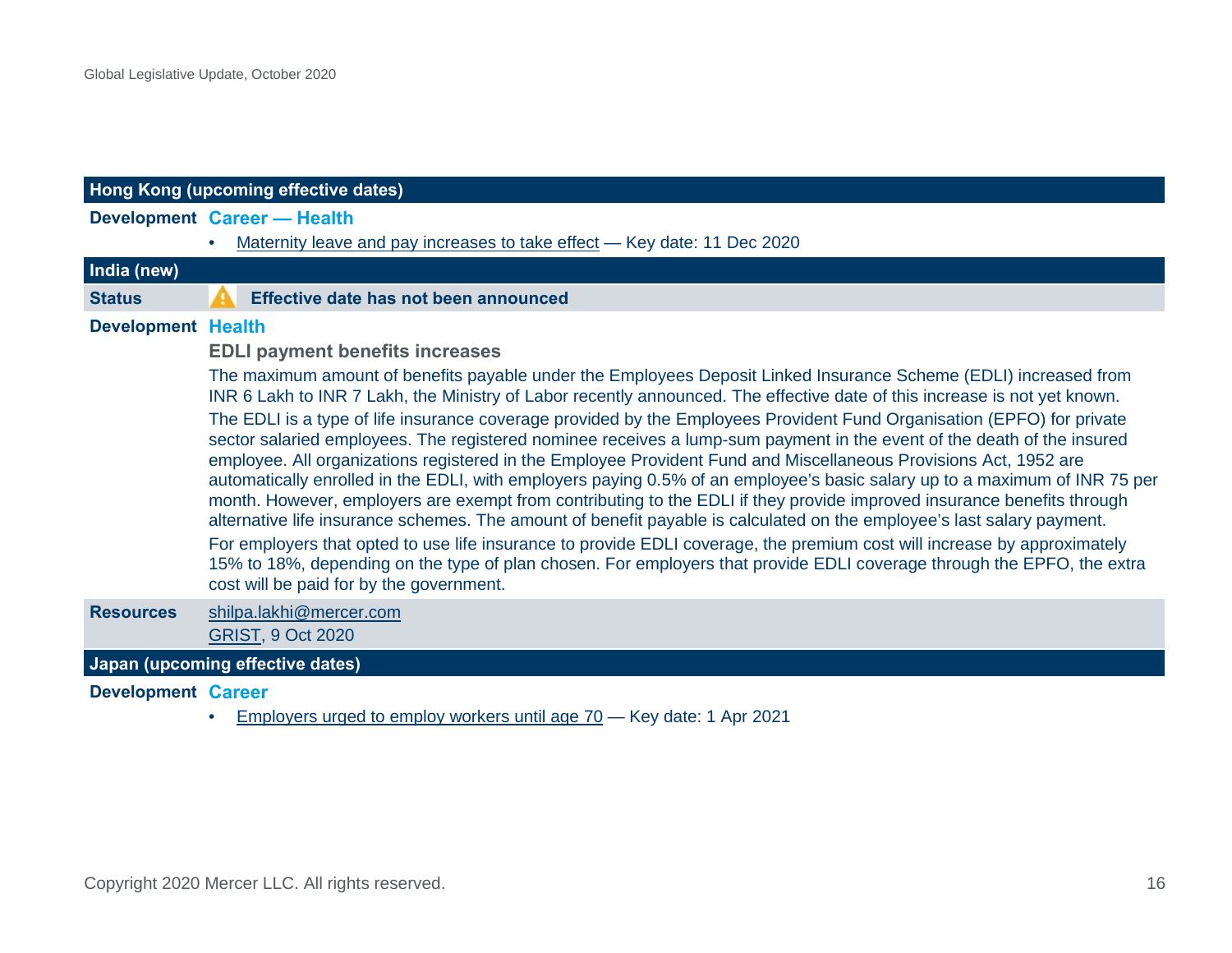<span id="page-18-0"></span>

| New Zealand (upcoming effective dates) |                                                                                                                                                                                                                                                                                                                                                                                                                                                                                                                                                                                                                                                                                                                                                                                                                                                |
|----------------------------------------|------------------------------------------------------------------------------------------------------------------------------------------------------------------------------------------------------------------------------------------------------------------------------------------------------------------------------------------------------------------------------------------------------------------------------------------------------------------------------------------------------------------------------------------------------------------------------------------------------------------------------------------------------------------------------------------------------------------------------------------------------------------------------------------------------------------------------------------------|
| <b>Development Career</b>              |                                                                                                                                                                                                                                                                                                                                                                                                                                                                                                                                                                                                                                                                                                                                                                                                                                                |
|                                        | Gender pay equity claim procedures outlined - Key date: 8 Nov 2020                                                                                                                                                                                                                                                                                                                                                                                                                                                                                                                                                                                                                                                                                                                                                                             |
| Oman (new)                             |                                                                                                                                                                                                                                                                                                                                                                                                                                                                                                                                                                                                                                                                                                                                                                                                                                                |
| <b>Status</b>                          | 1 Nov 2020 fund is launched; contributions begin from 1 Jan 2021                                                                                                                                                                                                                                                                                                                                                                                                                                                                                                                                                                                                                                                                                                                                                                               |
|                                        | <b>Development Career - Health</b>                                                                                                                                                                                                                                                                                                                                                                                                                                                                                                                                                                                                                                                                                                                                                                                                             |
|                                        | <b>Job Security Fund launched</b>                                                                                                                                                                                                                                                                                                                                                                                                                                                                                                                                                                                                                                                                                                                                                                                                              |
|                                        | From 1 Nov 2020, a new Job Security Fund will pay an allowance to Omani citizens who have completed any probationary<br>period and are terminated for non-disciplinary reasons. The allowance amount will be 80% of the employee's average wage<br>- calculated over the 24 months prior to the termination date - and will be paid for up to six months. From 1 Jan 2021,<br>private and public sector employees will pay 1% of their monthly salaries to the fund via payroll deduction, and employers will<br>be required to pay the same amount to the Public Authority for Social Insurance. Employers that hire non-Omani employees<br>will have to pay an additional 5% into the fund when applying for, or renewing, work permits. From 1 Nov 2023, the fund will<br>expand to pay an allowance to Omani citizens searching for a job. |
| <b>Resources</b>                       | <b>GRIST, 5 Oct 2020</b>                                                                                                                                                                                                                                                                                                                                                                                                                                                                                                                                                                                                                                                                                                                                                                                                                       |
|                                        | Oman (upcoming effective date)                                                                                                                                                                                                                                                                                                                                                                                                                                                                                                                                                                                                                                                                                                                                                                                                                 |
| <b>Development Health</b>              |                                                                                                                                                                                                                                                                                                                                                                                                                                                                                                                                                                                                                                                                                                                                                                                                                                                |
|                                        | Oman issues implementation rules for new health insurance scheme — Key date: Expected end of 2020                                                                                                                                                                                                                                                                                                                                                                                                                                                                                                                                                                                                                                                                                                                                              |
|                                        | Taiwan (upcoming effective dates)                                                                                                                                                                                                                                                                                                                                                                                                                                                                                                                                                                                                                                                                                                                                                                                                              |
| <b>Development Career</b>              |                                                                                                                                                                                                                                                                                                                                                                                                                                                                                                                                                                                                                                                                                                                                                                                                                                                |

• [Minimum wage rates to increase slightly](https://www.mercer.com/our-thinking/law-and-policy-group/global-legislative-update-september-2020.html) - Key date: 1 Jan 2021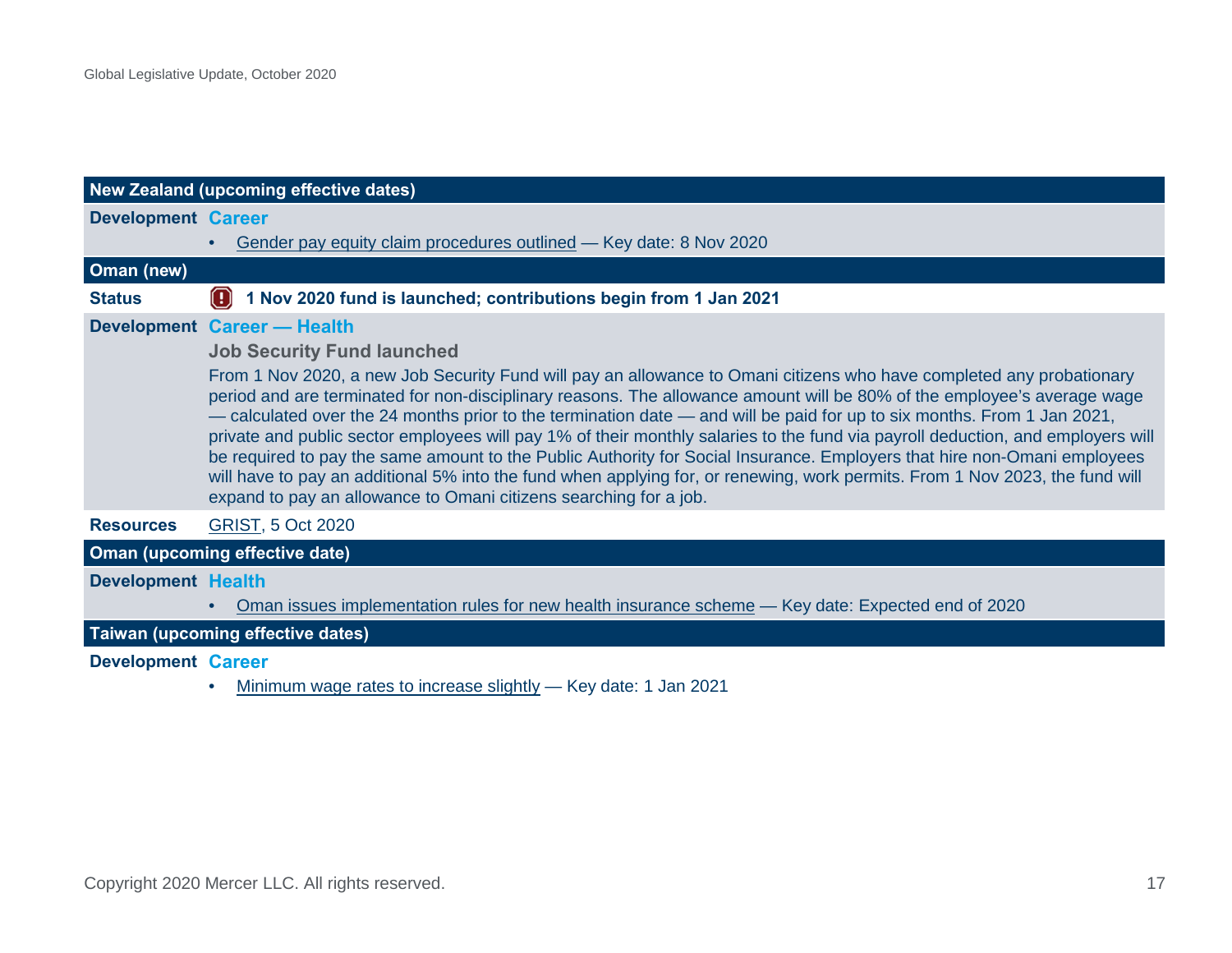### <span id="page-19-0"></span>5 **Europe, Middle East and Africa (EMEA)**

<span id="page-19-1"></span>

| <b>European Union (EU)</b> |                                                                                                                                                                                                                                                                                                                                                                                                                                                                                                                                                                                                                                                 |
|----------------------------|-------------------------------------------------------------------------------------------------------------------------------------------------------------------------------------------------------------------------------------------------------------------------------------------------------------------------------------------------------------------------------------------------------------------------------------------------------------------------------------------------------------------------------------------------------------------------------------------------------------------------------------------------|
| <b>Status</b>              | <b>Initiatives for 2021</b>                                                                                                                                                                                                                                                                                                                                                                                                                                                                                                                                                                                                                     |
| <b>Development Career</b>  |                                                                                                                                                                                                                                                                                                                                                                                                                                                                                                                                                                                                                                                 |
|                            | <b>Policy priorities for 2021</b>                                                                                                                                                                                                                                                                                                                                                                                                                                                                                                                                                                                                               |
|                            | Measures to support minimum wage setting and strengthen race equality laws, and expanded protections against hate crime<br>and hate speech, were some of the initiatives affecting employment announced by the European Commission's president. In<br>particular, the list of EU crimes will be extended to include all forms of hate crime and hate speech, whether based on race,<br>religion, gender or sexuality. The commission also will appoint its first ever anti-racism coordinator and will publish a strategy<br>to strengthen LGBTQI rights. These initiatives were included in the EU's state of the union speech on 16 Sep 2020. |
| <b>Resources</b>           | Press release, 16 Sep 2020                                                                                                                                                                                                                                                                                                                                                                                                                                                                                                                                                                                                                      |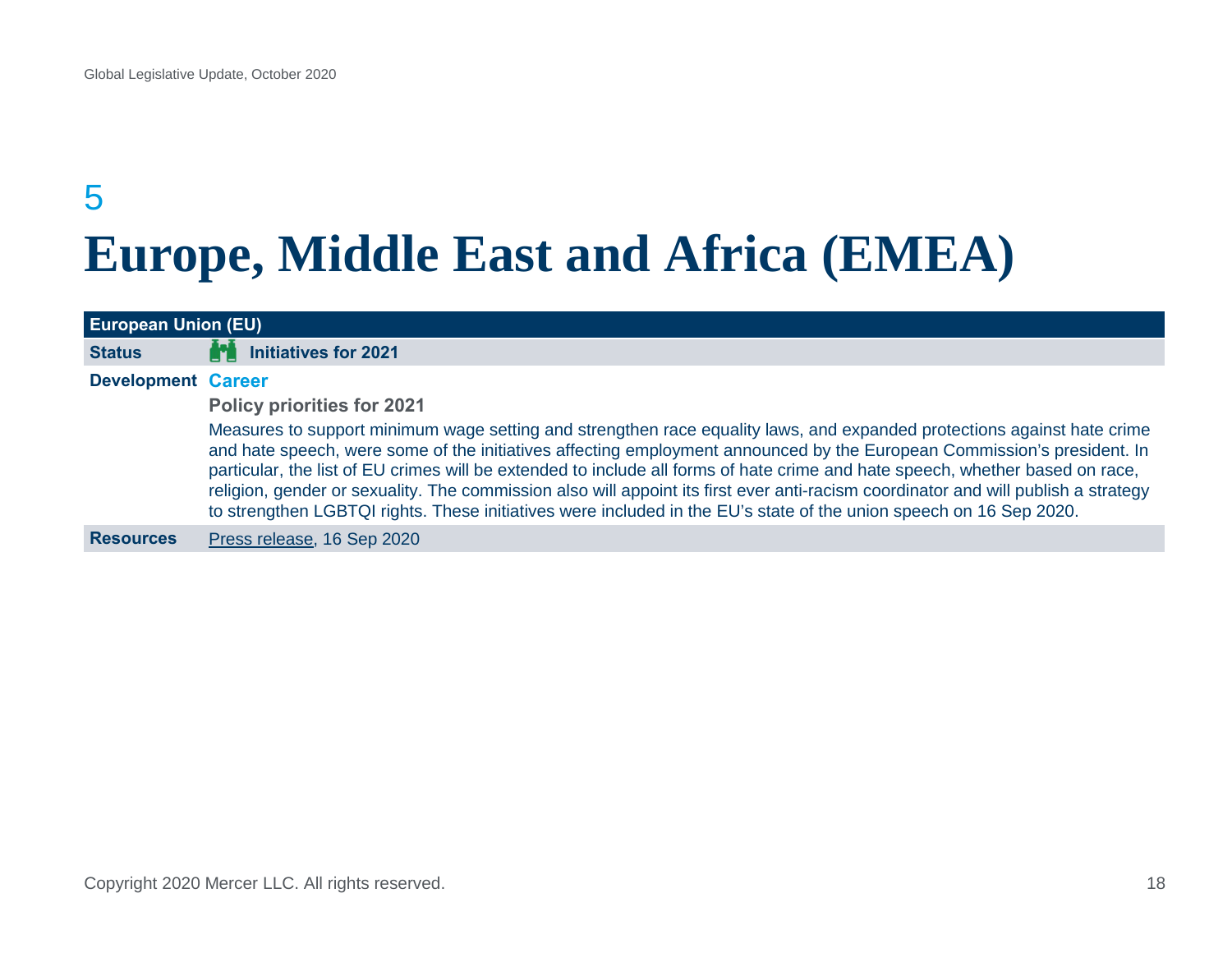#### **Development Career**

| Final CRD V revises remuneration principles - Key date: 28 Dec 2020 |  |
|---------------------------------------------------------------------|--|
|---------------------------------------------------------------------|--|

- [Directive expands whistleblower protections](https://www.mercer.com/our-thinking/law-and-policy-group/eu-finalizes-law-on-whistleblower-protections.html)  Key date: End of 2021
- [Revised rules will impact participating companies, employees](https://www.mercer.com/our-thinking/law-and-policy-group/revised-eu-rules-will-impact-participating-companies-employees.html) Key date: 1 Jan 2022
- [Law strengthens rights of 'nonstandard workers'](https://www.mercer.com/our-thinking/law-and-policy-group/eu-law-strengthens-rights-of-nonstandard-workers.html)  Key date: Summer 2022

#### **Career — Health**

• [Work-life balance measures, including leave finalized](https://www.mercer.com/our-thinking/law-and-policy-group/eu-agrees-to-work-life-balance-measures-including-leave.html) — Key date: Summer 2022

**Wealth**

• [ESG agenda, capital markets union progress](https://www.mercer.com/content/dam/mercer/attachments/private/gl-2020-global-legislative-update-january-2020.pdf#page=45) — Key date: 10 Mar 2022

#### **Belgium (upcoming effective date)**

#### **Development Career — Health**

<span id="page-20-0"></span>• [Constitutional court annuls 'cash for car' system](https://www.mercer.com/our-thinking/law-and-policy-group/belgian-constitutional-court-cancels-cash-for-car-system.html) — Key date: 31 Dec 2020

| <b>France (new)</b> |                                                                                                                                                                                                                                                                                                                         |
|---------------------|-------------------------------------------------------------------------------------------------------------------------------------------------------------------------------------------------------------------------------------------------------------------------------------------------------------------------|
| <b>Status</b>       | 1 Oct 2020                                                                                                                                                                                                                                                                                                              |
|                     | Development Career - Health                                                                                                                                                                                                                                                                                             |
|                     | <b>Caregiver leave now available</b>                                                                                                                                                                                                                                                                                    |
|                     | Employees and self-employed persons in France can take up to three months of paid caregiver leave to care for a relative or<br>a close friend (eligibility rules apply). For individuals needing extended or multiple periods of caregiver leave, the total cannot<br>exceed one year over the course of their careers. |
|                     | Employees taking the leave will receive a daily allowance of EUR 52.08 if they are single and EUR 43.83 if they live as a<br>couple. The benefits will be paid through the family allowance and mutual social agricultural funds. Payment rules are similar<br>to those applicable to leave to care for a sick child.   |
| <b>Resources</b>    | ayce.nisancioglu@mercer.com and franck.juvin@mercer.com<br><b>GRIST, 2 Oct 2020</b>                                                                                                                                                                                                                                     |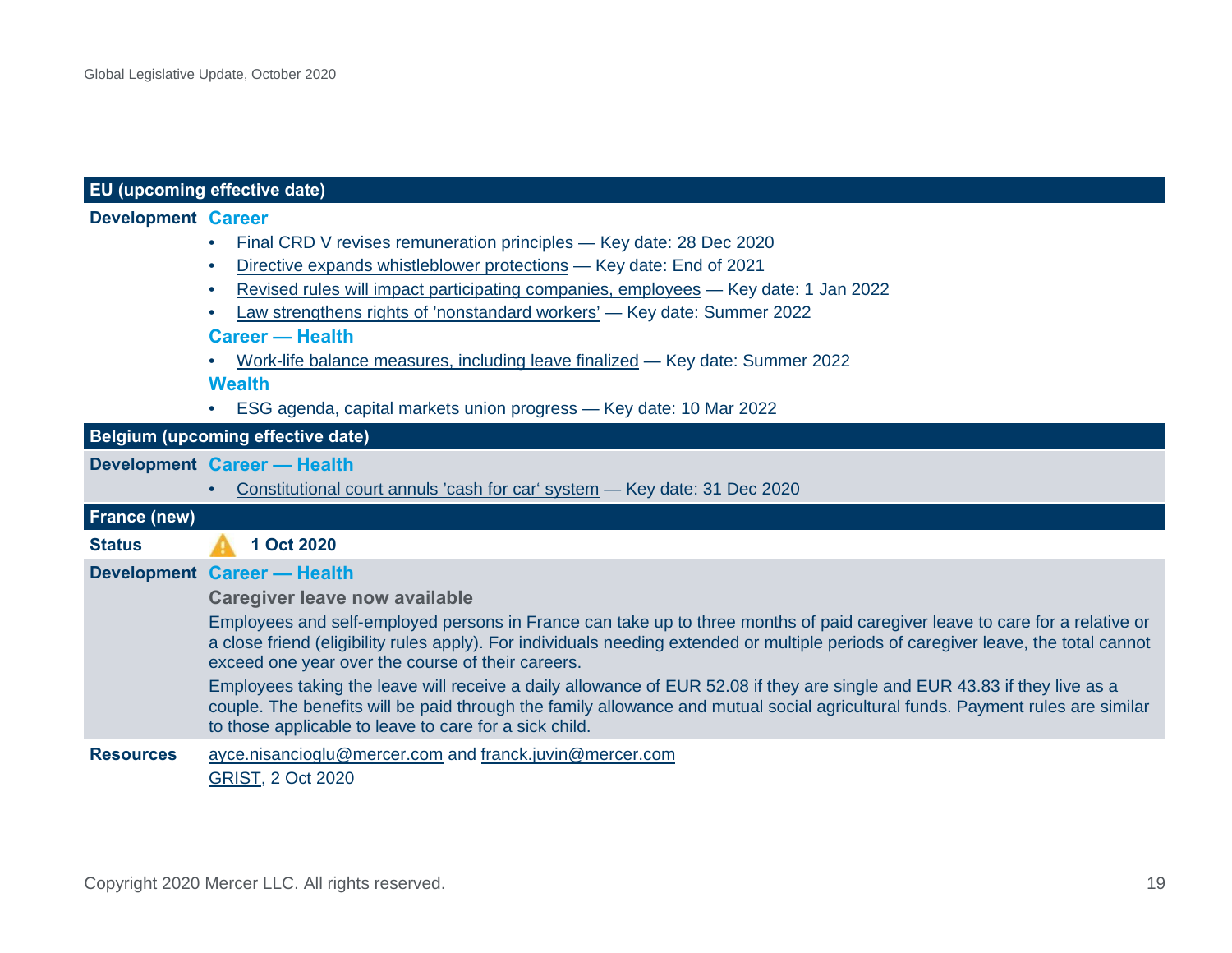<span id="page-21-1"></span><span id="page-21-0"></span>

| <b>France (new)</b> |                                                                                                                                                                                                                                                                                                                                                                                                                                                                                                                                                                                                                                                                                                                                                                                                   |
|---------------------|---------------------------------------------------------------------------------------------------------------------------------------------------------------------------------------------------------------------------------------------------------------------------------------------------------------------------------------------------------------------------------------------------------------------------------------------------------------------------------------------------------------------------------------------------------------------------------------------------------------------------------------------------------------------------------------------------------------------------------------------------------------------------------------------------|
| <b>Status</b>       | 1 Jul 2021                                                                                                                                                                                                                                                                                                                                                                                                                                                                                                                                                                                                                                                                                                                                                                                        |
|                     | <b>Development Career - Health</b><br><b>Paternity leave to increase</b><br>The maximum duration of paid paternity leave in France will increase from 14 to 28 days starting 1 Jul 2021, under measures<br>included in the 2021 social security financing bill. Fathers will have to take at least one week off work after the birth of their<br>child.                                                                                                                                                                                                                                                                                                                                                                                                                                           |
| <b>Resources</b>    | ayce.nisancioglu@mercer.com and franck.juvin@mercer.com<br><b>GRIST, 2 Oct 2020</b>                                                                                                                                                                                                                                                                                                                                                                                                                                                                                                                                                                                                                                                                                                               |
| <b>France (new)</b> |                                                                                                                                                                                                                                                                                                                                                                                                                                                                                                                                                                                                                                                                                                                                                                                                   |
| <b>Status</b>       | M<br><b>Proposal</b>                                                                                                                                                                                                                                                                                                                                                                                                                                                                                                                                                                                                                                                                                                                                                                              |
|                     | <b>Development Career - Health</b><br>Social security financing 2021 bill published<br>The government's 2021 Social Security financing bill, published on 29 Sep 2020, includes the following measures:<br>Introduction of an exceptional contribution on complementary health insurers during 2020 and 2021.<br>Changes to the governance and funding of a new branch of social security coverage aimed at supporting individuals at<br>risk of losing their independence, for example, due to disability or age.<br>Coverage of telehealth consultations by Social Security until 31 Dec 2022.<br>$\bullet$<br>Increase of paternity leave to 28 days, up from 14, from 1 Jul 2021.<br>The bill will be discussed in parliament, and the finalized act likely will be adopted in December 2020. |
| <b>Resources</b>    | marie.le.gloan@mercer.com<br><b>GRIST, 7 Oct 2020</b>                                                                                                                                                                                                                                                                                                                                                                                                                                                                                                                                                                                                                                                                                                                                             |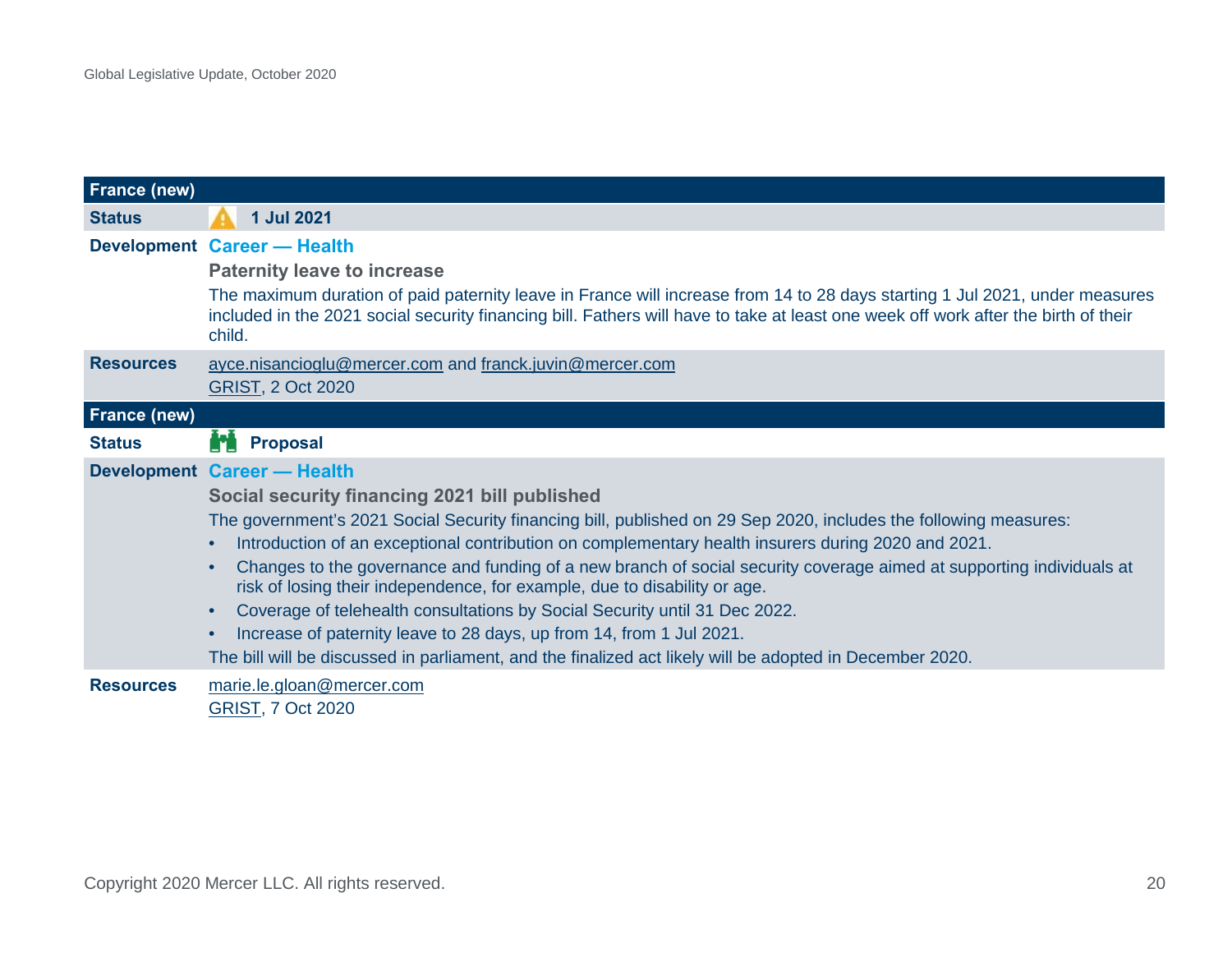<span id="page-22-0"></span>

|                           | <b>Germany (upcoming effective date)</b>                                                                                                                                                                                                                                                                                                                                                                                                 |
|---------------------------|------------------------------------------------------------------------------------------------------------------------------------------------------------------------------------------------------------------------------------------------------------------------------------------------------------------------------------------------------------------------------------------------------------------------------------------|
| <b>Development Wealth</b> |                                                                                                                                                                                                                                                                                                                                                                                                                                          |
|                           | Basic pension law benefits low-wage earners - Key date: 1 Jan 2021                                                                                                                                                                                                                                                                                                                                                                       |
|                           | Ireland (upcoming effective date)                                                                                                                                                                                                                                                                                                                                                                                                        |
| <b>Development Wealth</b> |                                                                                                                                                                                                                                                                                                                                                                                                                                          |
|                           | Ireland updates auto-enrolment pension system implementation - Key date: Expected by 2022                                                                                                                                                                                                                                                                                                                                                |
| <b>Israel</b> (new)       |                                                                                                                                                                                                                                                                                                                                                                                                                                          |
| <b>Status</b>             | $\left( \, . \, \right)$<br>1 Jun 2022                                                                                                                                                                                                                                                                                                                                                                                                   |
| <b>Development Career</b> |                                                                                                                                                                                                                                                                                                                                                                                                                                          |
|                           | Gender pay gap reporting expanded                                                                                                                                                                                                                                                                                                                                                                                                        |
|                           | From 1 Jun 2022, Israeli employers with more than 518 employees must publish an annual report on the organization's<br>gender pay gap. The measures feature in an amendment to the Equal Pay for Male and Female Employees Law, 1996 that<br>passed parliament on 24 Aug 2020, and will take effect on 25 Oct 2020. Current law includes a gender pay gap reporting<br>duty, but is applicable only to certain state or public entities. |
|                           | Under the law, employers will have to prepare internal and external reports that analyze employees' average salary by<br>gender, job role and ranking, and publish the average percentage pay gap by gender and by group of employees. The first<br>2022 report must be based on 2021 pay data. The law includes a measure that allows the government to expand the<br>reporting duty to include smaller employers.                      |
| <b>Resources</b>          | <b>GRIST, 24 Sep 2020</b>                                                                                                                                                                                                                                                                                                                                                                                                                |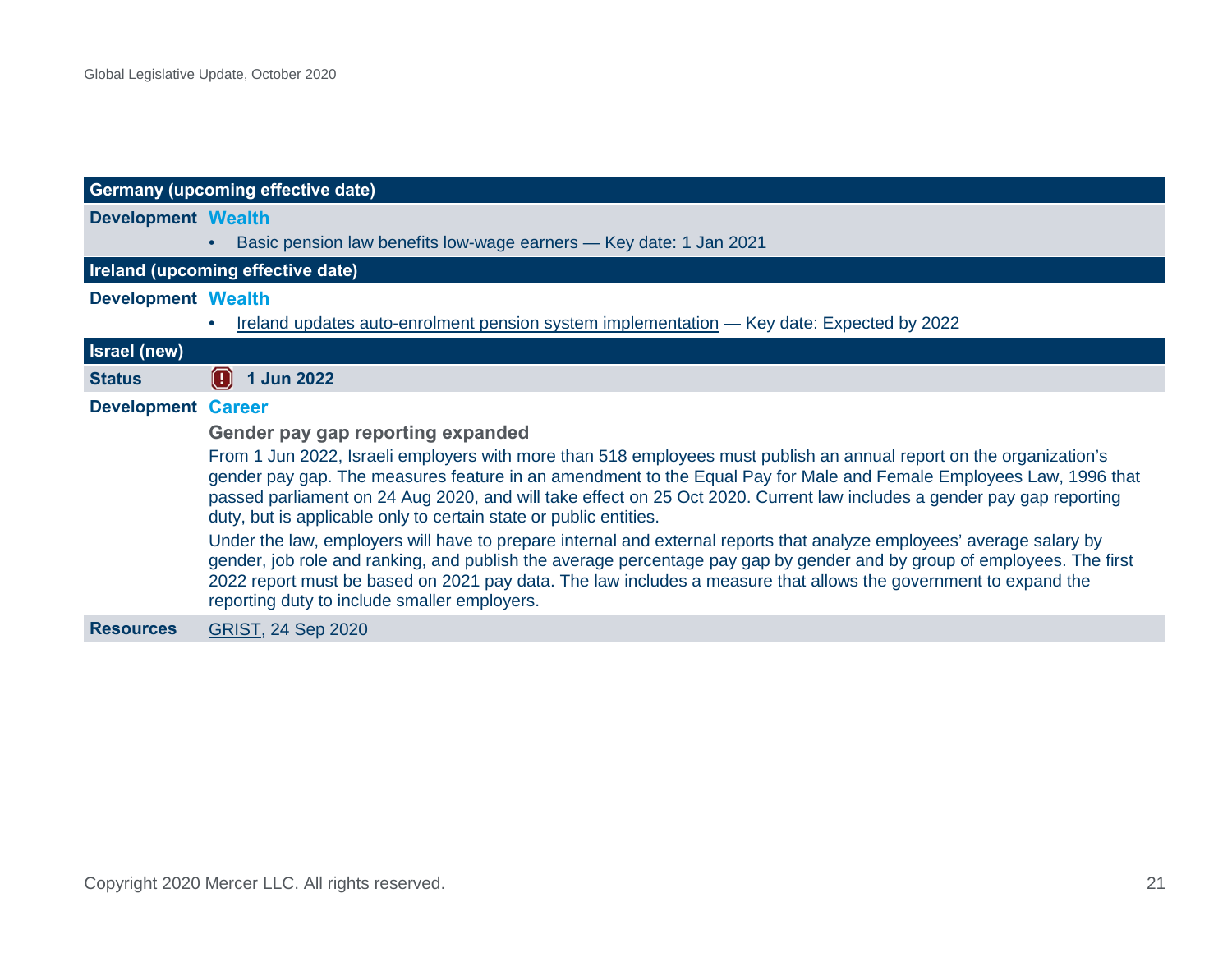<span id="page-23-1"></span><span id="page-23-0"></span>

| <b>Poland (new)</b>       |                                                                                                                                                                                                                                                                                                                                                                                                   |
|---------------------------|---------------------------------------------------------------------------------------------------------------------------------------------------------------------------------------------------------------------------------------------------------------------------------------------------------------------------------------------------------------------------------------------------|
| <b>Status</b>             | 1 Jan 2021                                                                                                                                                                                                                                                                                                                                                                                        |
| <b>Development Career</b> |                                                                                                                                                                                                                                                                                                                                                                                                   |
|                           | Minimum wage rates for 2021                                                                                                                                                                                                                                                                                                                                                                       |
|                           | Poland's minimum wage will increase in 2021 from PLN 2,600 to PLN 2,800 per month, and from PLN 17 to PLN 18.3 per<br>hour.                                                                                                                                                                                                                                                                       |
| <b>Resources</b>          | News release (Polish) (Government, 15 Sep 2020)                                                                                                                                                                                                                                                                                                                                                   |
|                           | Poland (previously covered, newly effective)                                                                                                                                                                                                                                                                                                                                                      |
| <b>Status</b>             | 27 Oct 2020 and 10 Nov 2020                                                                                                                                                                                                                                                                                                                                                                       |
| <b>Development Wealth</b> |                                                                                                                                                                                                                                                                                                                                                                                                   |
|                           | Pension auto-enrollment scheme deadlines approaching                                                                                                                                                                                                                                                                                                                                              |
|                           | The deadlines for implementing certain aspects of the pension auto-enrollment (scheme PPK) reforms for employers with 50<br>or more employees are 27 Oct 2020 (postponed from 24 Apr 2020) for employers to sign PPK management agreements with<br>financial institutions and 10 Nov 2020 (postponed from 11 May 2020) for signing a PPK participation agreement with a<br>financial institution. |
| <b>Resources</b>          | PPK market regulator website (Polish); Government release, 26 Mar 2020; GRIST, 5 Nov 2019                                                                                                                                                                                                                                                                                                         |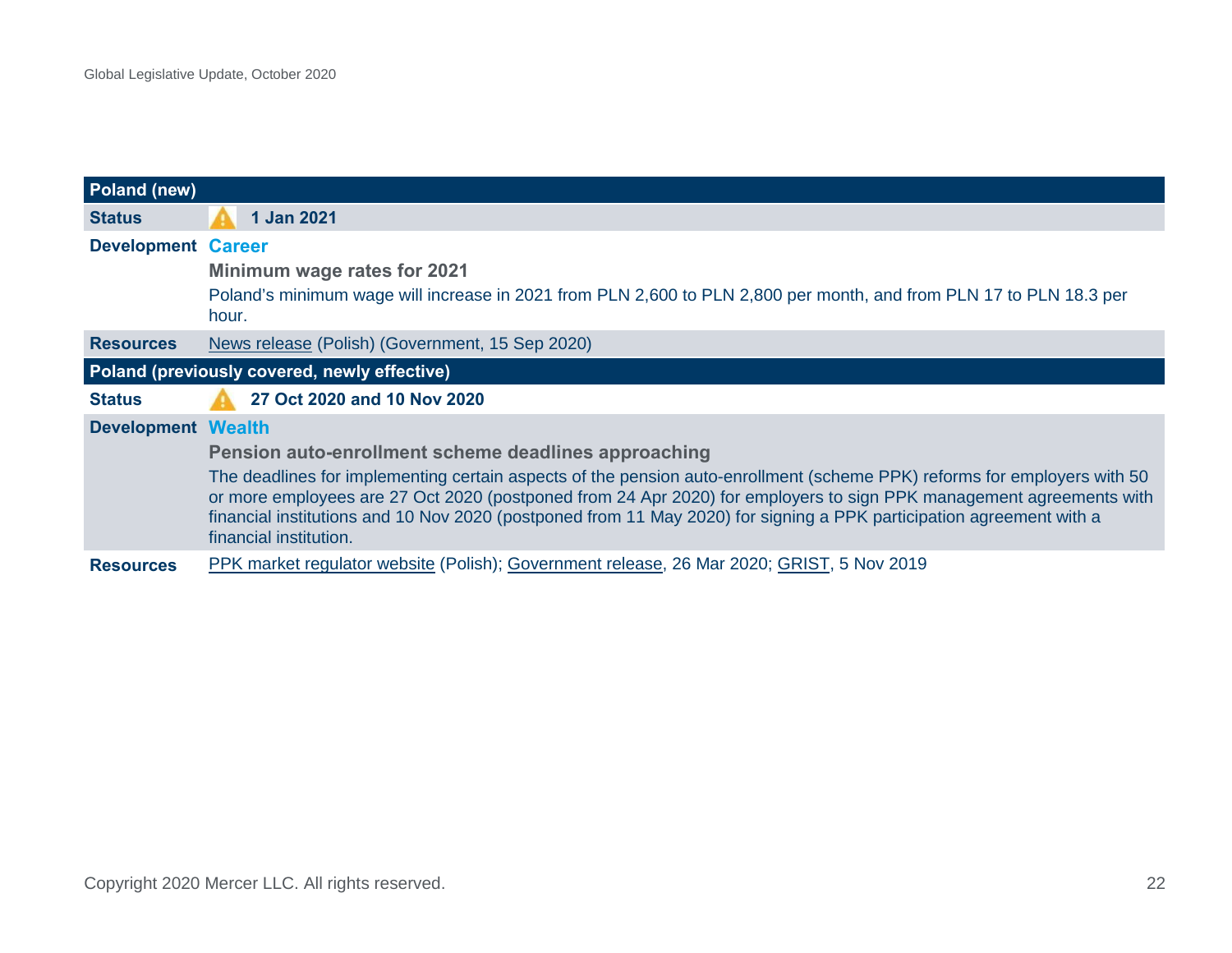<span id="page-24-0"></span>

| <b>Portugal (new)</b>     |                                                                                                                                                                                                                                                                                                                                                               |
|---------------------------|---------------------------------------------------------------------------------------------------------------------------------------------------------------------------------------------------------------------------------------------------------------------------------------------------------------------------------------------------------------|
| <b>Status</b>             | <b>(B)</b> Currently effective                                                                                                                                                                                                                                                                                                                                |
| <b>Development Wealth</b> |                                                                                                                                                                                                                                                                                                                                                               |
|                           | New pension rules introduced to comply with EU IORP II                                                                                                                                                                                                                                                                                                        |
|                           | Portugal has introduced measures to implement the European Union (EU) Directive on the activities and supervision of<br>institutions for occupational retirement provision (IORP II) that aims to improve the governance of workplace pensions and<br>ease workers' job mobility within the EU. Highlights include:                                           |
|                           | The pension fund committee must now include a representative of the works council and one representative from each of<br>the two most important trade unions in the applicable economic sector.                                                                                                                                                               |
|                           | An actuary must be appointed for defined contribution (DC) schemes that require the funds to pay pension benefits<br>directly to beneficiaries.                                                                                                                                                                                                               |
|                           | Payment rules applicable to DC schemes are extended to include defined benefit schemes.                                                                                                                                                                                                                                                                       |
|                           | The minimum age for an individual to start vesting must not exceed 21 years, and the period of time before an individual<br>is allowed to build up a pension entitlement is capped at three years after they join the plan. Upon termination of an<br>employment contract, pension plans cannot require the transfer of vested rights to other pension funds. |
|                           | Fees generally cannot be charged for the transfer of accumulated amounts to a new pension fund.<br>$\bullet$                                                                                                                                                                                                                                                  |
|                           | Contracts between the sponsor and the pension fund manager must be published.<br>$\bullet$                                                                                                                                                                                                                                                                    |
|                           | On an annual basis, plans must issue a document detailing the plan's pension benefits and an estimate of a member's<br>$\bullet$<br>expected benefits.                                                                                                                                                                                                        |
|                           | Pension fund managers must post a statement of the fund's investment principles on the manager's site. The statement<br>$\bullet$<br>must be revised at least every three years and after any significant investment policy change.                                                                                                                           |
|                           | The total net amount of open- and closed-ended pension funds must be unitized.                                                                                                                                                                                                                                                                                |
| <b>Resources</b>          | cristina.duarte@mercer.com<br><b>GRIST, 8 Oct 2020</b>                                                                                                                                                                                                                                                                                                        |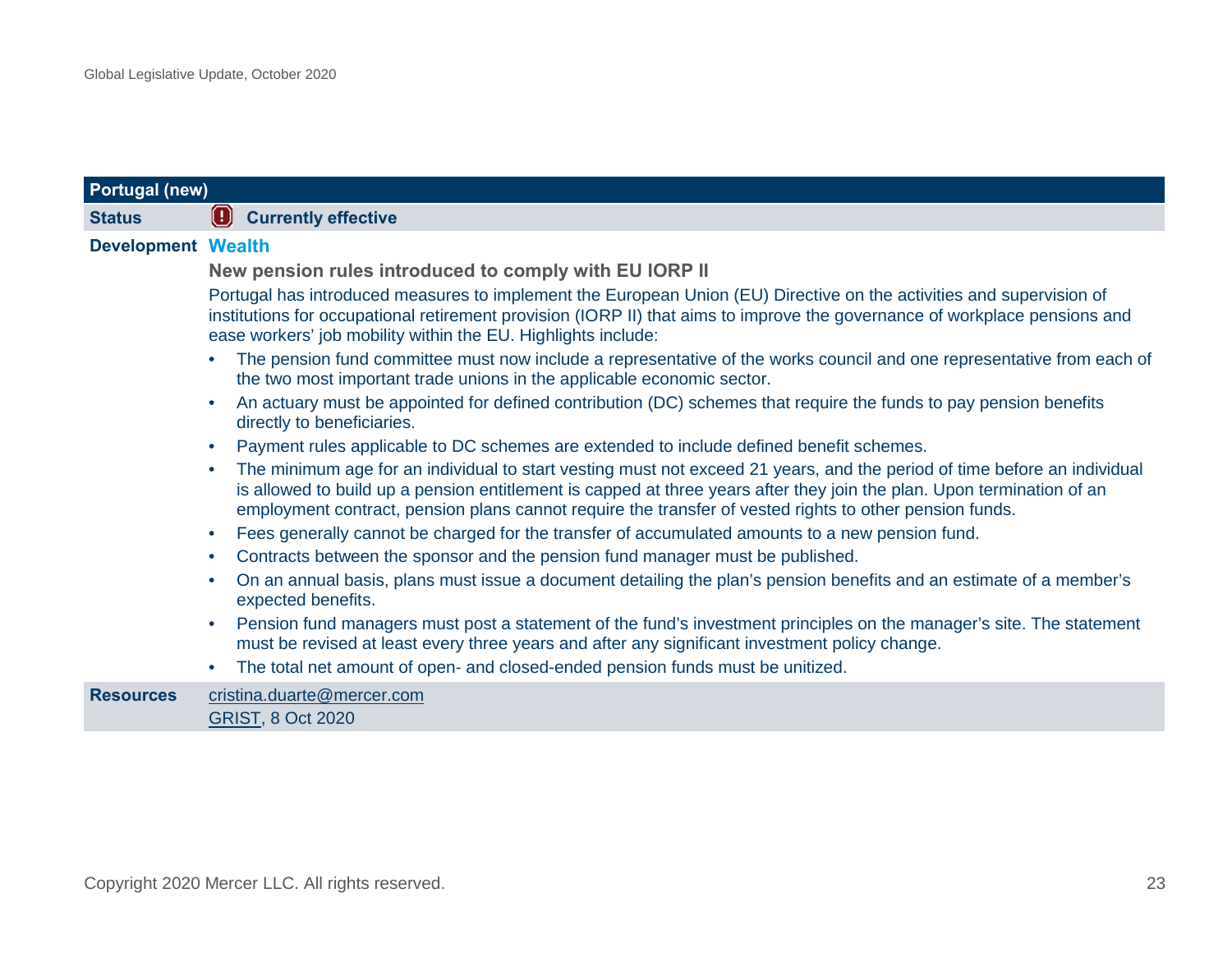<span id="page-25-1"></span><span id="page-25-0"></span>

| <b>Portugal (new)</b>     |                                                                                                                                                                                                                                                                                                                                                                                                                                                                                                                                                                                                                                                                                                                                                                                                                                                                                                   |  |
|---------------------------|---------------------------------------------------------------------------------------------------------------------------------------------------------------------------------------------------------------------------------------------------------------------------------------------------------------------------------------------------------------------------------------------------------------------------------------------------------------------------------------------------------------------------------------------------------------------------------------------------------------------------------------------------------------------------------------------------------------------------------------------------------------------------------------------------------------------------------------------------------------------------------------------------|--|
| <b>Status</b>             | <b>Currently effective</b>                                                                                                                                                                                                                                                                                                                                                                                                                                                                                                                                                                                                                                                                                                                                                                                                                                                                        |  |
| <b>Development Wealth</b> |                                                                                                                                                                                                                                                                                                                                                                                                                                                                                                                                                                                                                                                                                                                                                                                                                                                                                                   |  |
|                           | Sustainability factors not required in early retirement pension schemes<br>Portugal has eliminated the requirement to include sustainability factors — that adjust the retirement age to average life<br>expectancy — in special early retirement old-age schemes. The measure features in a decree-law that took effect on 21 Sept<br>2020.                                                                                                                                                                                                                                                                                                                                                                                                                                                                                                                                                      |  |
| <b>Resources</b>          | Decree law 70/2020 (Portuguese) (Official Journal, 16 Sep 2020)                                                                                                                                                                                                                                                                                                                                                                                                                                                                                                                                                                                                                                                                                                                                                                                                                                   |  |
| Slovakia (new)            |                                                                                                                                                                                                                                                                                                                                                                                                                                                                                                                                                                                                                                                                                                                                                                                                                                                                                                   |  |
| <b>Status</b>             | 1 Jan 2021                                                                                                                                                                                                                                                                                                                                                                                                                                                                                                                                                                                                                                                                                                                                                                                                                                                                                        |  |
| <b>Development Career</b> |                                                                                                                                                                                                                                                                                                                                                                                                                                                                                                                                                                                                                                                                                                                                                                                                                                                                                                   |  |
|                           | Minimum wage, supplementary pay rates to increase                                                                                                                                                                                                                                                                                                                                                                                                                                                                                                                                                                                                                                                                                                                                                                                                                                                 |  |
|                           | The Slovakian government has approved revised minimum wage rates, effective 1 Jan 2021. The new monthly minimum<br>wage will be €623 (up from €580 in 2020), and the new hourly rate will be €3.58 (up from €3.33). Different minimum wage<br>rates will apply to jobs based on their work intensity. In addition, the supplements payable for night work, work performed on<br>Saturday or Sunday, and for work outside of the employment relationship will be revised. Currently, the supplements are set<br>as a percentage of the hourly minimum wage, but from 2021 they will be a paid at flat rates (the value of the flat rate will be<br>less than the current percentage). From 2021, the flat rates will be €1.25 for night work, €1.61 for working on Saturdays,<br>€3.22 for Sunday working, and €3.58 for work performed outside of an employment relationship on a public holiday. |  |
| <b>Resources</b>          | Press release (Slovakian) (Government, 26 Aug 2020)                                                                                                                                                                                                                                                                                                                                                                                                                                                                                                                                                                                                                                                                                                                                                                                                                                               |  |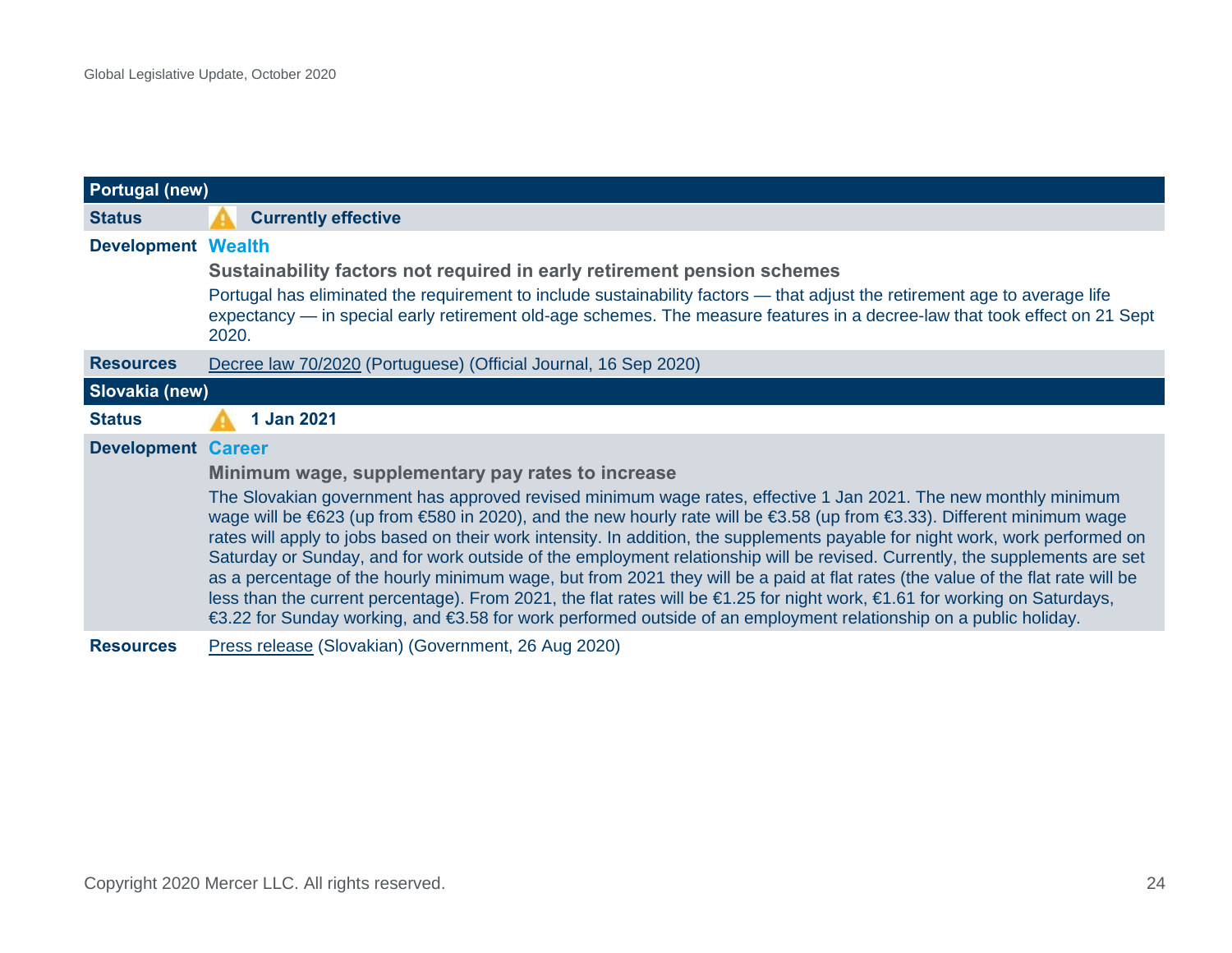<span id="page-26-0"></span>

| <b>South Africa (new)</b> |                                                                                                                                                                                                                                                                                                                                                                                                                                                                                                                                                                                                                                                                                                                                                                                                                                                                                                                                                        |  |
|---------------------------|--------------------------------------------------------------------------------------------------------------------------------------------------------------------------------------------------------------------------------------------------------------------------------------------------------------------------------------------------------------------------------------------------------------------------------------------------------------------------------------------------------------------------------------------------------------------------------------------------------------------------------------------------------------------------------------------------------------------------------------------------------------------------------------------------------------------------------------------------------------------------------------------------------------------------------------------------------|--|
| <b>Status</b>             | П<br><b>Consultation open until 19 Oct 2020</b>                                                                                                                                                                                                                                                                                                                                                                                                                                                                                                                                                                                                                                                                                                                                                                                                                                                                                                        |  |
| <b>Development Career</b> |                                                                                                                                                                                                                                                                                                                                                                                                                                                                                                                                                                                                                                                                                                                                                                                                                                                                                                                                                        |  |
|                           | Consultation on prevention, elimination of workplace violence and harassment                                                                                                                                                                                                                                                                                                                                                                                                                                                                                                                                                                                                                                                                                                                                                                                                                                                                           |  |
|                           | A draft code of practice on the prevention and elimination of workplace violence and harassment was published on 20 Aug<br>2020, providing interested parties 60 days to submit comments. The revised code would amend the Code of Good Practice<br>on the Handling of Sexual Harassment in the World of Work, in particular, expanding the types of violence that could be<br>experienced in a work environment, and setting out the procedures and steps employers would have to follow. The four types<br>of workplace violence included in the proposed code are: sexual violence and harassment; racial, ethnic or social origin<br>violence and harassment; workplace bullying; and protected disclosures (these are not defined in the draft code although<br>whistleblowers would be protected). The draft code aims to implement the terms of the International Labor Organization<br>Convention to combat workplace violence and harassment. |  |
| <b>Resources</b>          | Draft code of practice on the prevention and elimination of violence and harassment in the world of work for public comment<br>(Gazette, 20 Aug 2020) and GRIST, 26 Jun 2019                                                                                                                                                                                                                                                                                                                                                                                                                                                                                                                                                                                                                                                                                                                                                                           |  |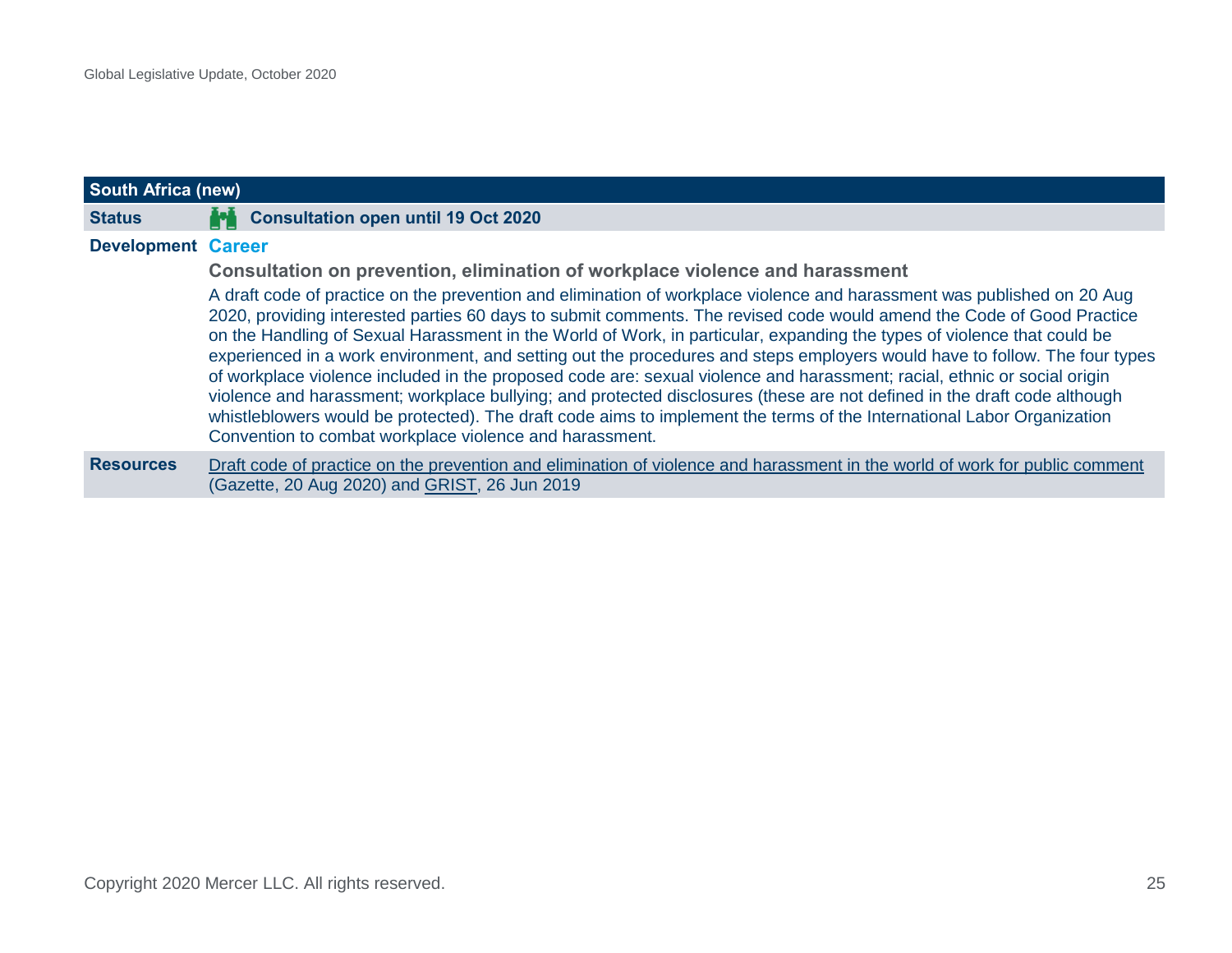<span id="page-27-0"></span>

| <b>Switzerland (new)</b> |                                                                                                                                                                                                                                                                                                            |  |
|--------------------------|------------------------------------------------------------------------------------------------------------------------------------------------------------------------------------------------------------------------------------------------------------------------------------------------------------|--|
| <b>Status</b>            | 1 Jan 2021                                                                                                                                                                                                                                                                                                 |  |
|                          | Development Career - Health                                                                                                                                                                                                                                                                                |  |
|                          | <b>Paternity leave offered</b>                                                                                                                                                                                                                                                                             |  |
|                          | Fathers in Switzerland will be entitled to 10 days of paid paternity leave starting 1 Jan 2021, under legislation amending the<br>Loss of Earnings Compensation Act. Fathers currently do not have a statutory right to paternity leave after the birth of a child.<br>Highlights include:                 |  |
|                          | Fathers can take paternity leave in a single period or as individual days, but must use the leave within six months after the<br>baby's birth.                                                                                                                                                             |  |
|                          | Paternity leave benefits will equal 80% of the employee's average salary prior to the baby's birth, but will be capped at a<br>total of CHF 2,744, or CHF 196 per day.                                                                                                                                     |  |
|                          | The eligibility rules for paternity leave will be the same as for maternity leave. The father must be employed or self-<br>employed at the time of the birth, covered by the old age and survivor's insurance scheme during the past nine months,<br>and employed for at least five months of that period. |  |
|                          | Employers that pay an employee's salary during paternity leave will receive the benefit payment instead of the employee.<br>Employers can increase the amount of paternity leave and pay.                                                                                                                  |  |
|                          | Employers cannot reduce the vacation entitlement of employees who take paternity leave.                                                                                                                                                                                                                    |  |
| <b>Resources</b>         | tina.buchmeier@mercer.com<br><b>GRIST, 1 Oct 2020</b>                                                                                                                                                                                                                                                      |  |
|                          |                                                                                                                                                                                                                                                                                                            |  |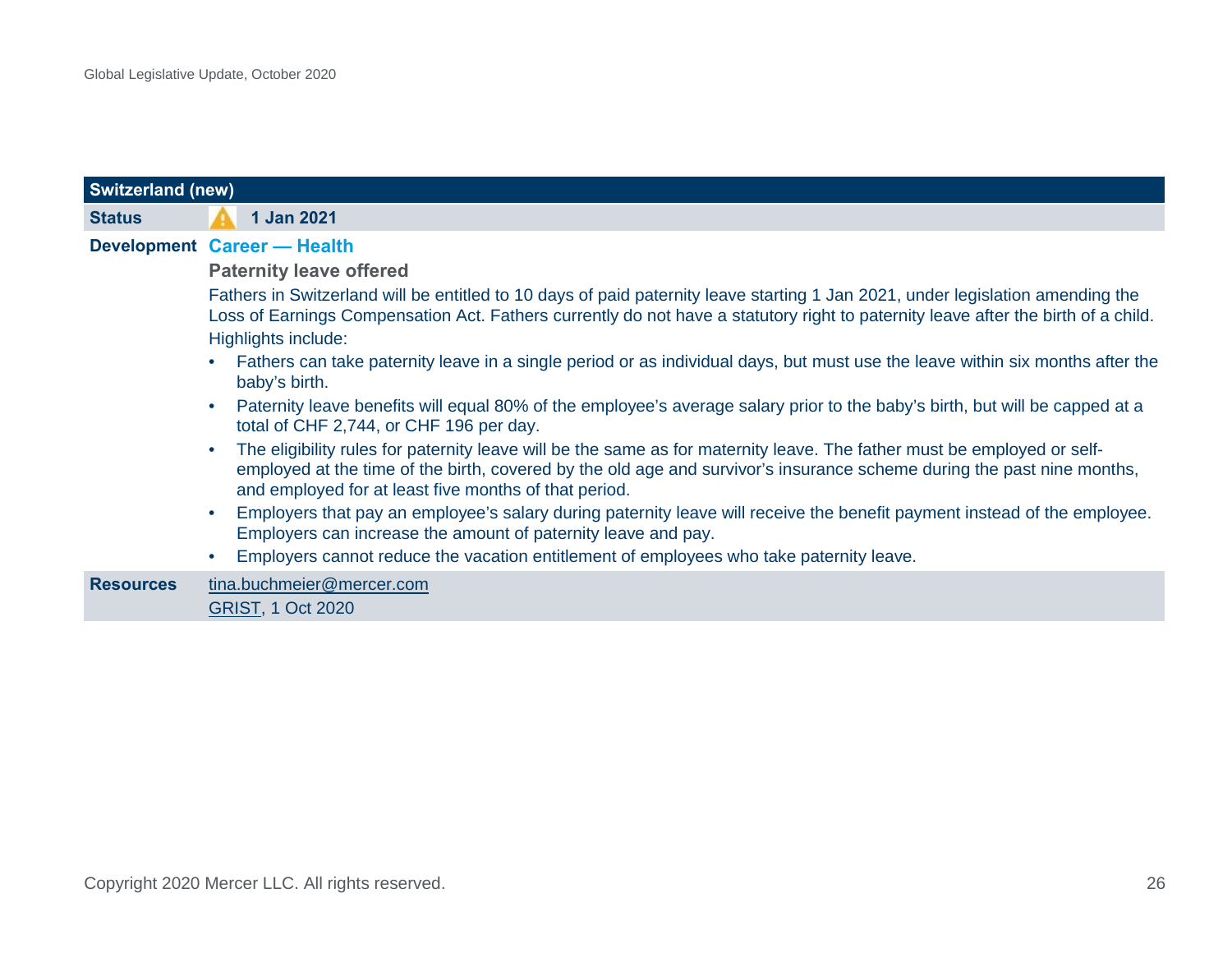<span id="page-28-1"></span><span id="page-28-0"></span>

| <b>Switzerland (new)</b>          |                                                                                                                                                                                                                                                                                                                                                                                                                                                                                                                                                                                                                                                                                                                                                                                                                                                                                                                                                                 |  |
|-----------------------------------|-----------------------------------------------------------------------------------------------------------------------------------------------------------------------------------------------------------------------------------------------------------------------------------------------------------------------------------------------------------------------------------------------------------------------------------------------------------------------------------------------------------------------------------------------------------------------------------------------------------------------------------------------------------------------------------------------------------------------------------------------------------------------------------------------------------------------------------------------------------------------------------------------------------------------------------------------------------------|--|
| <b>Status</b>                     | <b>Currently effective</b>                                                                                                                                                                                                                                                                                                                                                                                                                                                                                                                                                                                                                                                                                                                                                                                                                                                                                                                                      |  |
|                                   | Development Career - Health - Wealth<br>'Privacy shield' invalidated for personal data transfers to US, following EU court ruling<br>The Swiss data protection authority (FDPIC) has invalidated the privacy shield mechanism for transferring personal data from<br>Switzerland to the US — the FDPIC's decision follows a recent ruling by the Court of Justice of the European Union (EU).<br>Although Switzerland is not part of the EU or the European Economic Area (EEA), it applies the EU's General Data Protection<br>Regulation, which — among various measures — allows the transfer of personal outside the EU/EEA only if the recipient<br>country provides adequate data protection. The FDPIC has now removed the US from the list of countries that provide<br>adequate data protection and advised that companies transferring personal data to the US must use other means (such as<br>contractual clauses or binding corporate guidelines). |  |
| <b>Resources</b>                  | Press release (Government, 8 Sep 2020); GRIST, 22 Jul 2020                                                                                                                                                                                                                                                                                                                                                                                                                                                                                                                                                                                                                                                                                                                                                                                                                                                                                                      |  |
| <b>United Arab Emirates (new)</b> |                                                                                                                                                                                                                                                                                                                                                                                                                                                                                                                                                                                                                                                                                                                                                                                                                                                                                                                                                                 |  |
| <b>Status</b>                     | <b>Currently effective</b>                                                                                                                                                                                                                                                                                                                                                                                                                                                                                                                                                                                                                                                                                                                                                                                                                                                                                                                                      |  |
| <b>Development Career</b>         | Equal pay law expanded<br>Female employees in the United Arab Emirates are entitled to receive equal pay as men for work of equal value — not just<br>the same work - in changes that took effect on 25 Sep 2020. The measures feature in revisions to Article 32 of Labour Law<br>No. 8 of 1980 — the main law governing private sector employment. The Ministry of Human Resources and Emiratisation is<br>expected to publish guidance to help employers in evaluating different roles and work. The UAE Gender Balance Council also<br>published a cabinet resolution on gender wage equality.                                                                                                                                                                                                                                                                                                                                                              |  |
| <b>Resources</b>                  | nuno.gomes@mercer.com<br>Equal pay for equal work (Arabic) (UAE Gender Balance Council, 25 Sep 2020) and Cabinet resolution on gender wage<br>equality (Arabic) (UAE Gender Balance Council, 25 Sep 2020)                                                                                                                                                                                                                                                                                                                                                                                                                                                                                                                                                                                                                                                                                                                                                       |  |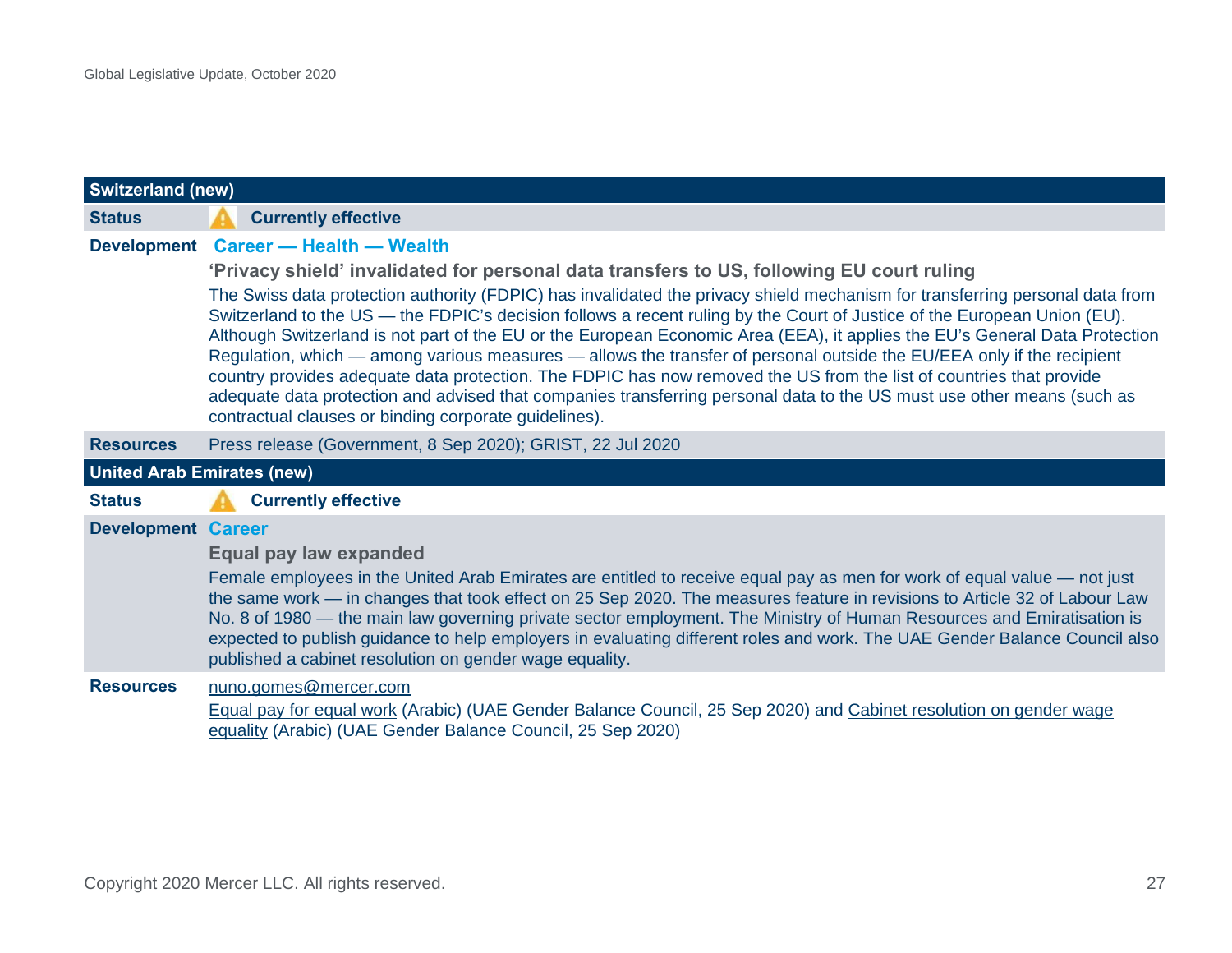<span id="page-29-0"></span>

| United Kingdom (UK) (new) |                                                                                                                                                                                                                                                                                                                                                                                                                                                                                                                                                                                                                       |  |
|---------------------------|-----------------------------------------------------------------------------------------------------------------------------------------------------------------------------------------------------------------------------------------------------------------------------------------------------------------------------------------------------------------------------------------------------------------------------------------------------------------------------------------------------------------------------------------------------------------------------------------------------------------------|--|
| <b>Status</b>             | <b>Proposal</b><br>H                                                                                                                                                                                                                                                                                                                                                                                                                                                                                                                                                                                                  |  |
|                           | <b>Development Career — Wealth</b>                                                                                                                                                                                                                                                                                                                                                                                                                                                                                                                                                                                    |  |
|                           | Modern slavery supply chain reporting to be strengthened                                                                                                                                                                                                                                                                                                                                                                                                                                                                                                                                                              |  |
|                           | Measures to strengthen the steps companies must take to combat modern slavery in their operations and supply chains<br>feature in the UK government's response to a 2019 consultation on supply chain transparency featured in Section 54 of the<br>Modern Slavery Act 2015. Published on 22 Sep 2020, the measures include mandatory reporting on modern slavery and<br>human trafficking, the introduction of a single reporting date, and consideration of the options for strengthening enforcement<br>for companies' noncompliance. No timeframe was announced for proposing the necessary legislative measures. |  |
| <b>Resources</b>          | <b>GRIST, 29 Sep 2020</b>                                                                                                                                                                                                                                                                                                                                                                                                                                                                                                                                                                                             |  |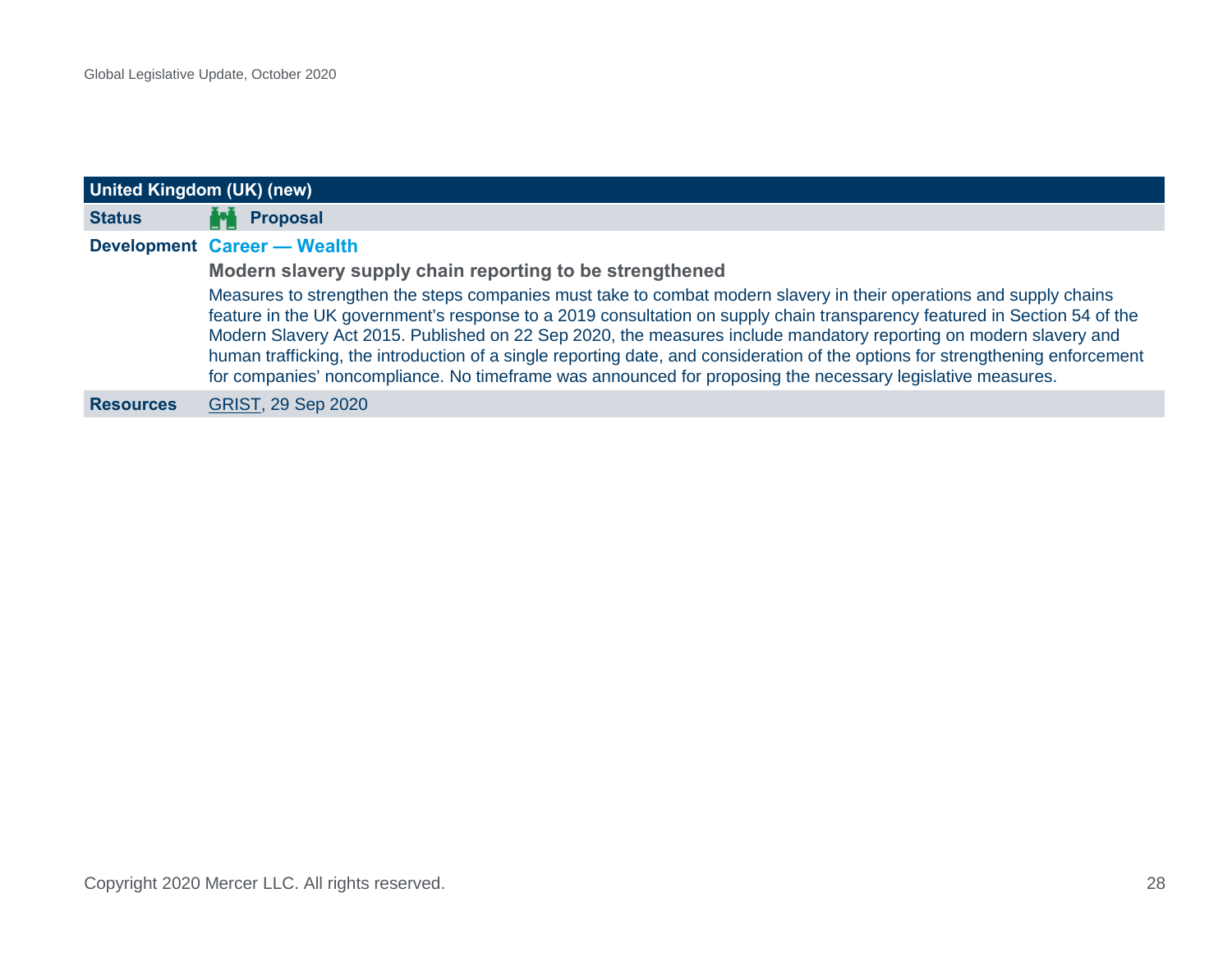<span id="page-30-0"></span>

| UK (previously covered, newly effective) |                                                                                                                                                                                                                                                                                                                                                                                                                                                                                                                                                                                                                                                                                                                                                                                      |  |
|------------------------------------------|--------------------------------------------------------------------------------------------------------------------------------------------------------------------------------------------------------------------------------------------------------------------------------------------------------------------------------------------------------------------------------------------------------------------------------------------------------------------------------------------------------------------------------------------------------------------------------------------------------------------------------------------------------------------------------------------------------------------------------------------------------------------------------------|--|
| <b>Status</b>                            | $\boxed{4}$ 1 Oct 2020                                                                                                                                                                                                                                                                                                                                                                                                                                                                                                                                                                                                                                                                                                                                                               |  |
| <b>Development Wealth</b>                |                                                                                                                                                                                                                                                                                                                                                                                                                                                                                                                                                                                                                                                                                                                                                                                      |  |
|                                          | Pension schemes have new investment and disclosure rules                                                                                                                                                                                                                                                                                                                                                                                                                                                                                                                                                                                                                                                                                                                             |  |
|                                          | Regulations published on 6 Jun 2019, impose new investment and disclosure requirements on pension scheme trustees,<br>largely related to stewardship and governance. Highlights include:                                                                                                                                                                                                                                                                                                                                                                                                                                                                                                                                                                                             |  |
|                                          | Currently, most schemes are required to produce a Statements of Investment Principle (SIP). By 1 Oct 2020, SIPs must<br>be revised to include additional information on the trustees' stewardship policy, and a policy in relation to the trustees'<br>arrangements with any asset managers.                                                                                                                                                                                                                                                                                                                                                                                                                                                                                         |  |
|                                          | Under prior rules, defined contribution (DC) schemes with 100 or more members must by 1 Oct 2020, prepare a<br>statement as part of the scheme annual report on how they have acted on the principles in their SIP. The new regulations<br>expand the disclosure requirement to include details on the trustees' voting behavior. And the regulations set out two new<br>requirements with the same deadline of 1 Oct 2020. By that date, defined benefit (DB) scheme trustees will have to<br>produce a similar (narrower) annual implementation report on their voting behavior and actions taken to implement their<br>stewardship and engagement policy. And the scheme annual report must set out the scheme's policies in relation to its<br>arrangements with asset managers. |  |
|                                          | Public disclosure requirements. Prior regulations already require DC trustees to make their SIP freely available on a<br>public website by 1 Oct 2019, and their implementation report similarly available by 1 Oct 2020. Under the new<br>regulations, DB scheme trustees will have to do the same with their SIP by 1 Oct 2020, and their implementation<br>statement by 1 Oct 2021.                                                                                                                                                                                                                                                                                                                                                                                               |  |
| <b>Resources</b>                         | chris.mcnay@mercer.com<br>GRIST, 27 Jun 2019                                                                                                                                                                                                                                                                                                                                                                                                                                                                                                                                                                                                                                                                                                                                         |  |
|                                          | United Kingdom (upcoming effective date)                                                                                                                                                                                                                                                                                                                                                                                                                                                                                                                                                                                                                                                                                                                                             |  |
| <b>Development Career</b>                |                                                                                                                                                                                                                                                                                                                                                                                                                                                                                                                                                                                                                                                                                                                                                                                      |  |
|                                          | Government postpones off-payroll working start date - Key date: 6 Apr 2021                                                                                                                                                                                                                                                                                                                                                                                                                                                                                                                                                                                                                                                                                                           |  |